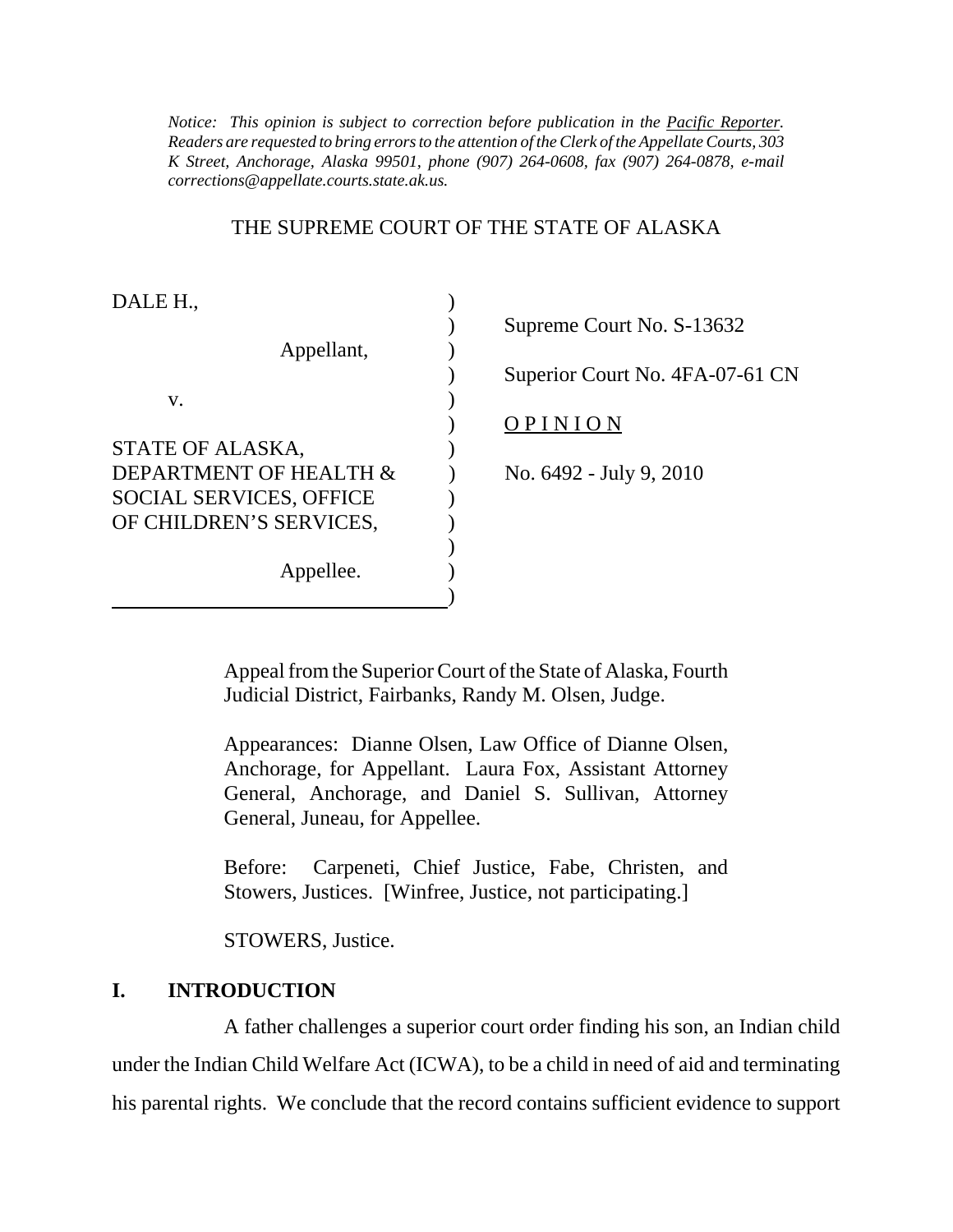the superior court's findings that: (1) the son was a child in need of aid; (2) the father failed to remedy the conduct or conditions placing the son at harm; (3) the State made active efforts to reunite the family; (4) returning the son to the father would likely cause the son serious physical or emotional harm; and (5) termination of the father's parental rights was in the best interests of the son. We therefore affirm.

# **II. FACTS AND PROCEEDINGS**

 of ICWA.**<sup>2</sup>** Dale is the father of Charlie,<sup>1</sup> the child at issue in this case. Charlie was born on May 1, 2007, to Dale and Betty. Charlie is an Indian child within the meaning

# **A. Dale's Incidents Of Domestic Violence Before Charlie's Birth**

 rehabilitation of perpetrators of domestic violence.**<sup>4</sup>** In 2005 Dale was charged with assault in the fourth degree against his then-girlfriend Lauren and pleaded no contest to disorderly conduct.**<sup>3</sup>** The judgment stated that it arose out of a domestic violence offense under Alaska Statute 18.66.990(3) and (5). The judgment required Dale to complete a state-approved program for the

<sup>3</sup>The 2005 judgment against Dale is not part of the appellate record. But the judgment is not subject to reasonable dispute and is capable of ready determination. Furthermore, various witnesses testified to the fact of the judgment without objection by Dale. We therefore take judicial notice of the judgment under Alaska Rules of Evidence 201 and 203.

The judgment ordered Dale to complete an "alternatives to violence program" pursuant to AS  $12.55.101(a)$ . AS  $12.55.101(a)(1)$  authorizes a court to require a person convicted of a crime of domestic violence to participate in a program for "the rehabilitation of perpetrators of domestic violence that meet[s] the standards set by . . . (continued...) **4** 

<sup>&</sup>lt;sup>1</sup> We use pseudonyms throughout this opinion to protect the parties' privacy.

**<sup>2</sup>**25 U.S.C. § 1903(4) (2006).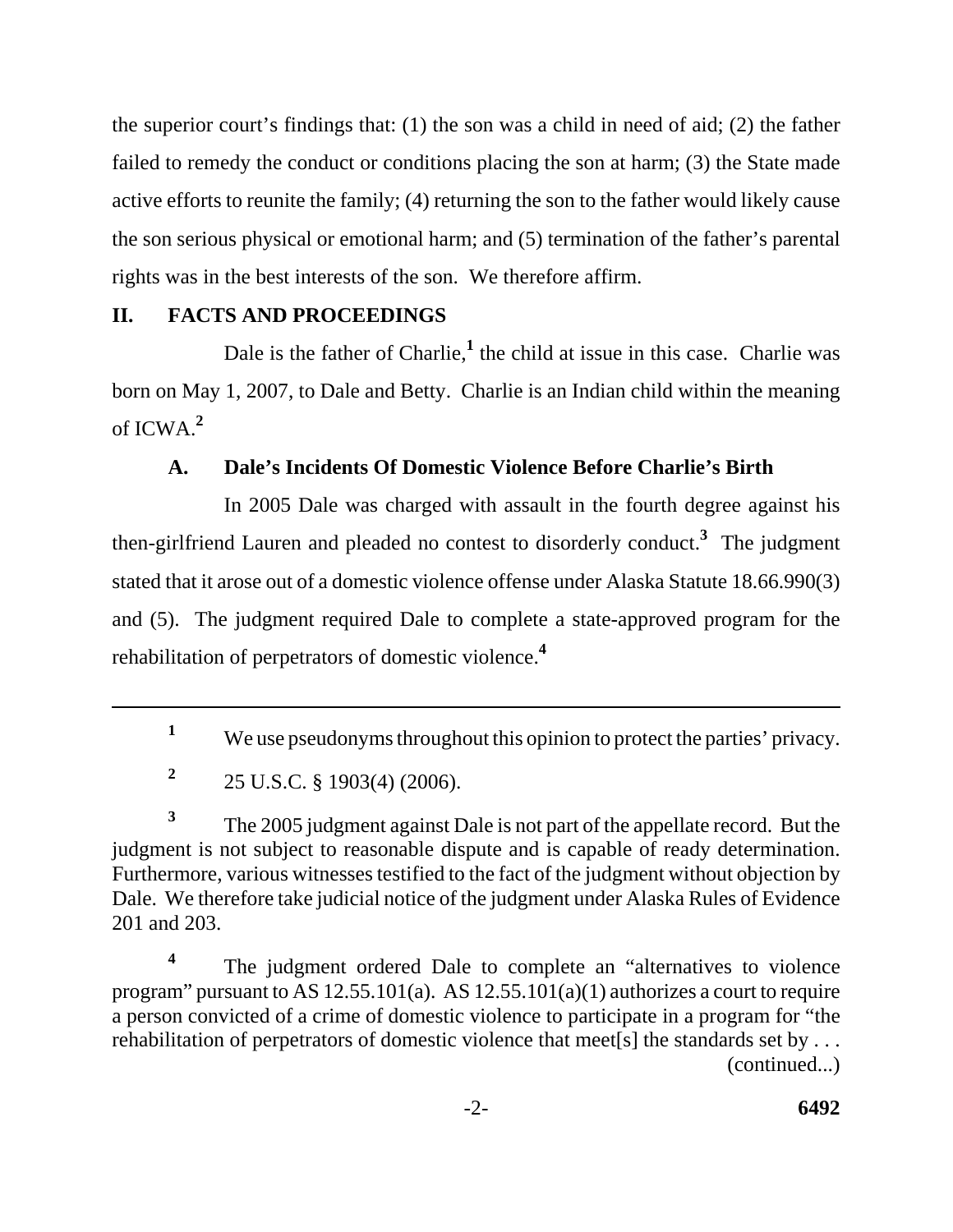In 2005 or 2006 Dale became involved with Betty. Betty had a son, Evan, from a previous relationship. Dale and Betty first came to the attention of the Office of Children's Services (OCS) when Evan suffered unexplained injuries while living with Dale and Betty. Evan suffered bruises, a broken foot, and a broken arm. OCS never determined how Evan was injured, although there was some suspicion that Dale had caused Evan's injuries.

In January 2007 Dale assaulted Betty, who was four months pregnant with Charlie. Although Betty told the responding officer that Dale had choked her, Dale told OCS that he had merely pushed her. Dale was charged with assault in the fourth degree and pleaded no contest. He was ordered to complete a state-approved domestic violence intervention program.

In February 2007 OCS took custody of Evan and began working with Dale and Betty. OCS established a case plan for Dale that required him to attend a behavioral assessment with LEAP, Inc. and to follow the recommendations of the LEAP assessment. Dale participated in the LEAP assessment. It recommended that Dale complete a stateapproved domestic violence intervention program and undergo a substance abuse evaluation.

<sup>(...</sup>continued)

the Department of Corrections." Although all state-approved domestic violence intervention programs follow standards set by the Department of Corrections, different terms are used throughout Alaska to describe the various state-approved programs. The courts and social workers in Fairbanks refer to the local program as an "alternatives to violence" program. In Anchorage, the programs are called "batterers intervention programs" or "domestic violence intervention programs." Except where we refer specifically to the Fairbanks alternatives to violence program, we generally use the terms "domestic violence intervention program" or "domestic violence program" in this opinion.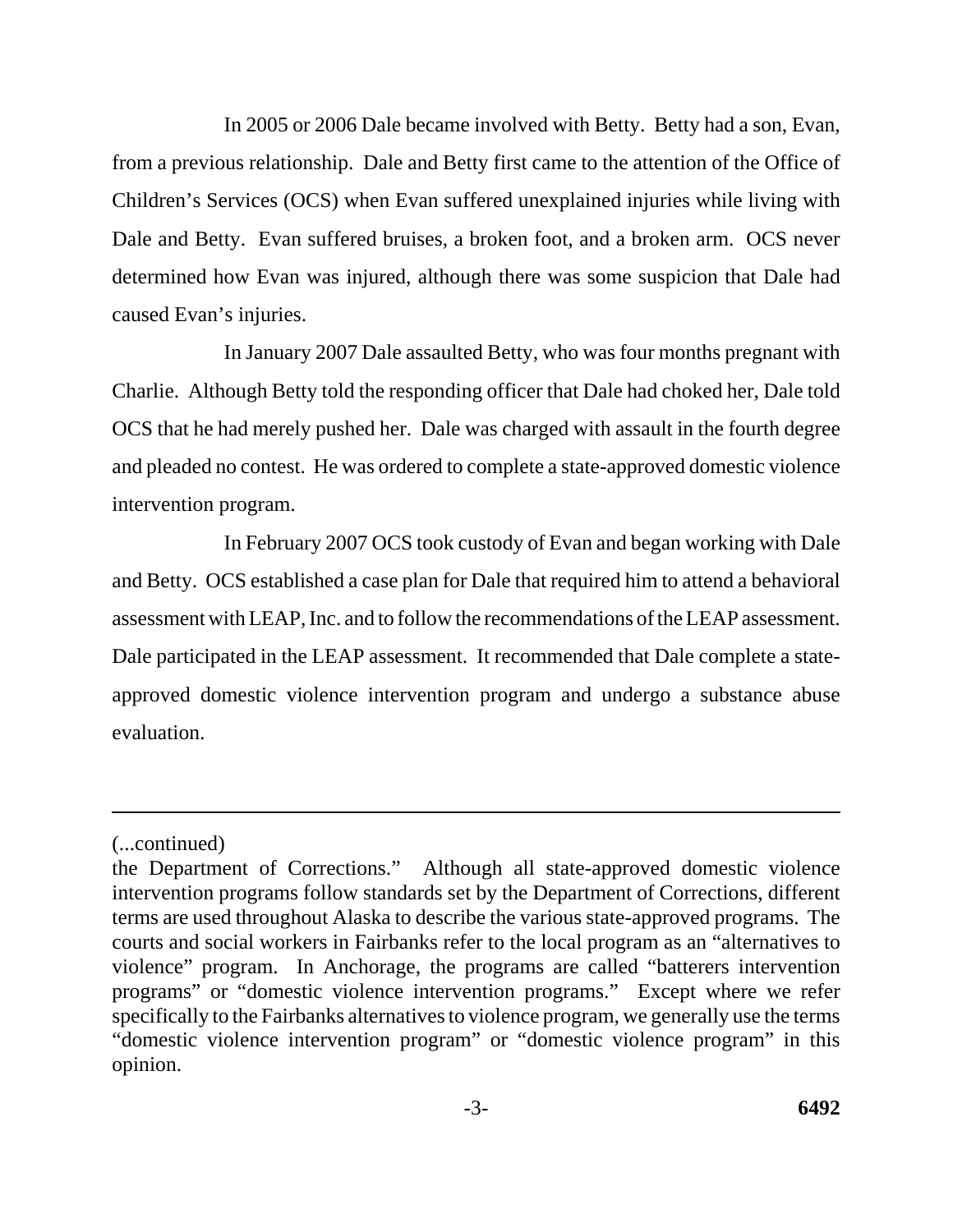OCS's expert witness Judy Ringstad testified that a state-approved domestic violence intervention program usually lasts at least thirty-six weeks. Dale attended the LEAP alternatives to violence program orientation and one class. Dale stopped attending the LEAP program in July 2007. He indicated that he was concerned about the cost of the program, which OCS does not cover.

#### **B. July 2007: Charlie Is Placed In OCS Custody.**

On July 12, 2007, two-month-old Charlie was thrown to the floor during an argument between Dale and Betty. Dale took Charlie and left the house, but did not seek medical attention for Charlie. He eventually dropped Charlie off with a babysitter; the babysitter notified OCS and took Charlie to the emergency room. Charlie was examined at the hospital and found to be uninjured.

As a result of this incident, OCS filed an Emergency Petition for Adjudication of Child in Need of Aid and for Temporary Custody. On July 17, 2007, the superior court found that there was probable cause to believe that Charlie was a child in need of aid and granted OCS temporary custody.

In November 2007 the parties entered into a stipulation under which the superior court adjudicated that Charlie was a child in need of aid. As part of the stipulation, Dale agreed to a case plan to work towards reunification of the family. Dale's case plan required him to: (1) complete the LEAP alternatives to violence course; (2) complete parenting classes on newborn and toddler care; (3) complete a substance abuse evaluation; and (4) submit to random urinalysis (UA) testing as a means to show sobriety. The case plan also stated that the requirements were subject to modifications and additions.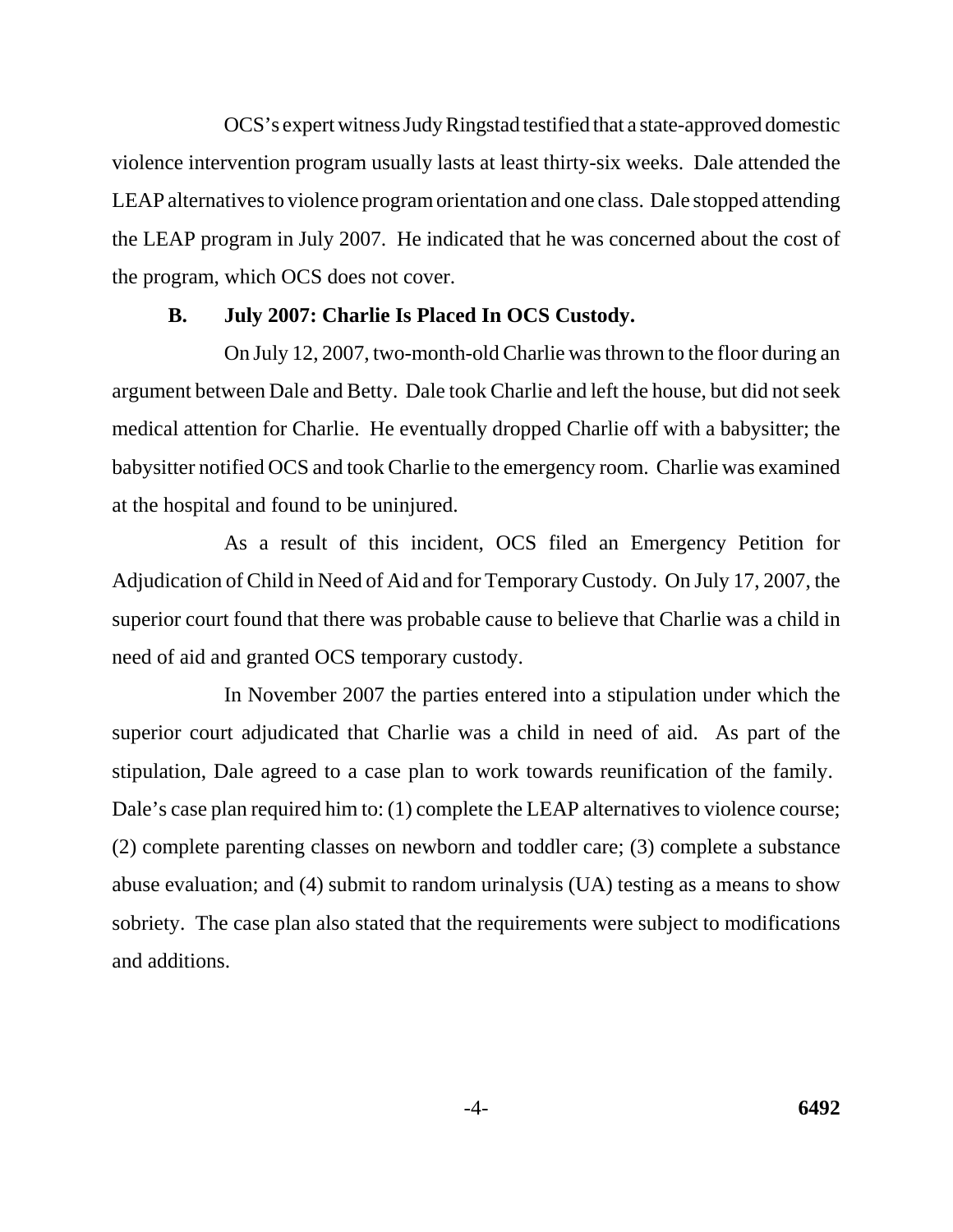## **C. July 2007 – May 2008: Dale's Efforts Toward Reunification While Living In Fairbanks**

### **1. Dale's visitation with Charlie after he is placed in OCS custody**

After the July 12 incident, Dale left Betty and began to question his paternity of Charlie. OCS ordered a paternity test and counseled Dale to visit Charlie while the results of the test were pending. Dale told OCS that he was "just going to wait" and wait for the results." The paternity test was completed on September 26, 2007, and the superior court established Dale's paternity on October 11, 2007.

Dale did not visit Charlie in the three months between July 17, 2007 and October 11, 2007.

OCS contacted Dale once his paternity was established to inquire whether he wanted to visit Charlie. OCS offered three visits a week, but Dale said he could only visit twice a week. In fact, he visited Charlie just once a week in the approximately three months between October 11 and Christmas. Dale testified that he did not increase his visits because of his work schedule and his desire not to inform his employer of his situation with OCS.

Dale's visits with Charlie dropped below the once-a-week level in the five months between January 2008 and May 2008. Dale testified that he visited infrequently because of scheduling conflicts with Betty's visits with Charlie and his belief that he could obtain custody of Charlie after OCS returned Charlie to Betty.

## **2. Dale's participation in his case plan**

Dale completed the substance abuse evaluation and also completed a recommended twelve-hour alcohol program. He had already completed one parenting class as part of his case plan with Evan but did not take additional OCS-recommended parenting classes.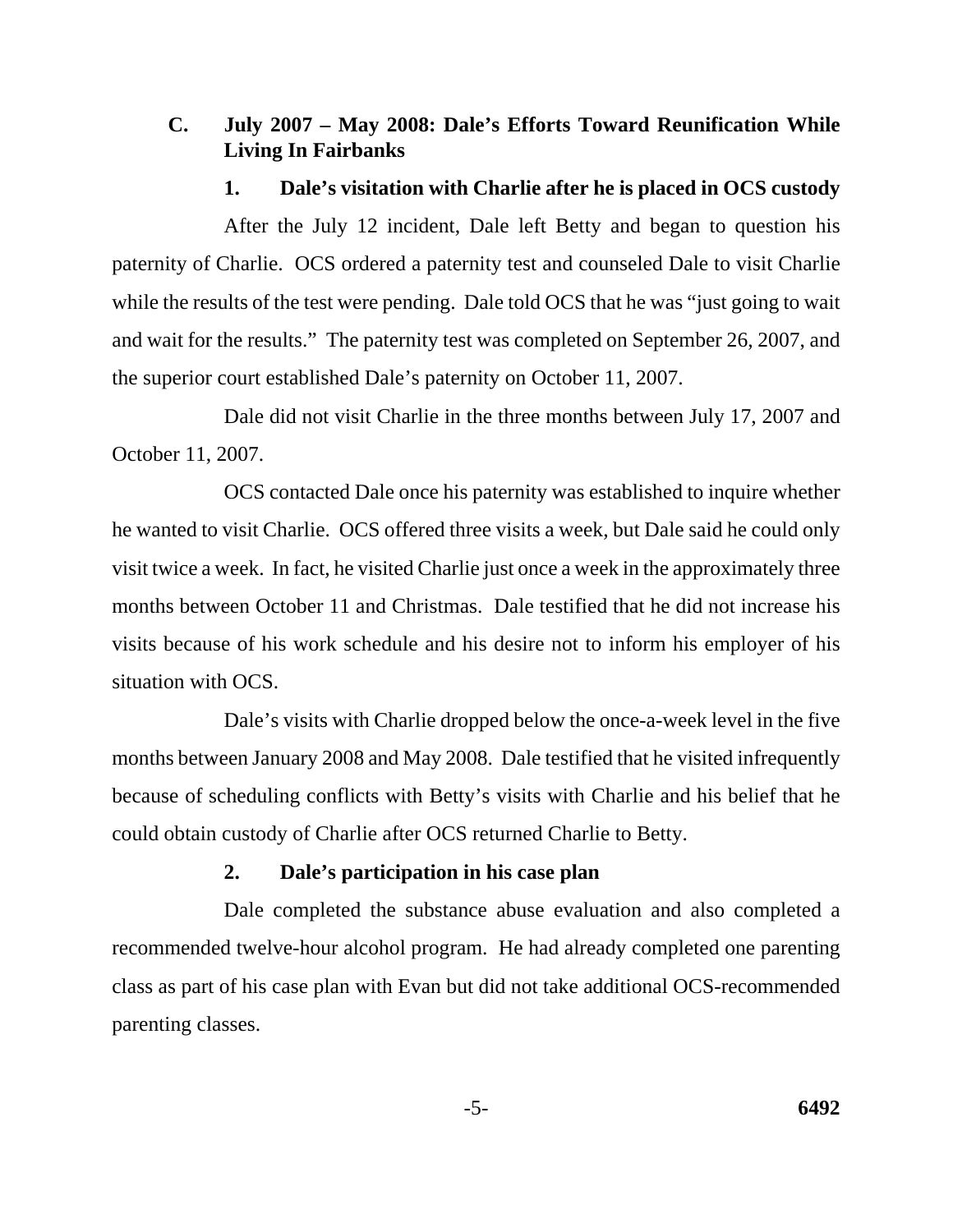Dale participated in UA testing in December 2007 and January 2008, but stopped participating after a clean test in January 2008. Although OCS reminded Dale that he had to continue participating in UA testing even after his one clean test, Dale stated that he did not have a problem with alcohol and did not need to do further UA testing.

Although he had started and then stopped attending the LEAP alternatives to violence program as part of his case plan for Evan, Dale did not complete the LEAP program while he was in Fairbanks. He began attending another state-approved program run by ABC, Inc. in September 2007, but stopped going after four or five classes.

## **D. May 2008 – November 2009: Dale Moves To Anchorage And Does Not Contact OCS With His Whereabouts.**

In April 2008 Dale notified OCS that he had remarried and that he was going to move to Anchorage in May. OCS asked Dale for a forwarding address, and Dale said he would give OCS an address as soon as he arrived. OCS informed Dale that it would be assigning him a secondary case worker in Anchorage who could help him identify a state-approved domestic violence intervention program and that Dale could continue visitation with Charlie while in Anchorage.

Dale did not contact OCS after he arrived in Anchorage and had no contact with Charlie in the seven months between May 2008 and January 2009.

In June 2008 the superior court held a permanency hearing for Charlie. Because Betty was incarcerated and OCS could not contact Dale, OCS indicated that it intended to petition for termination of both parents' parental rights. In November 2008 OCS filed a petition for termination of Betty's and Dale's parental rights.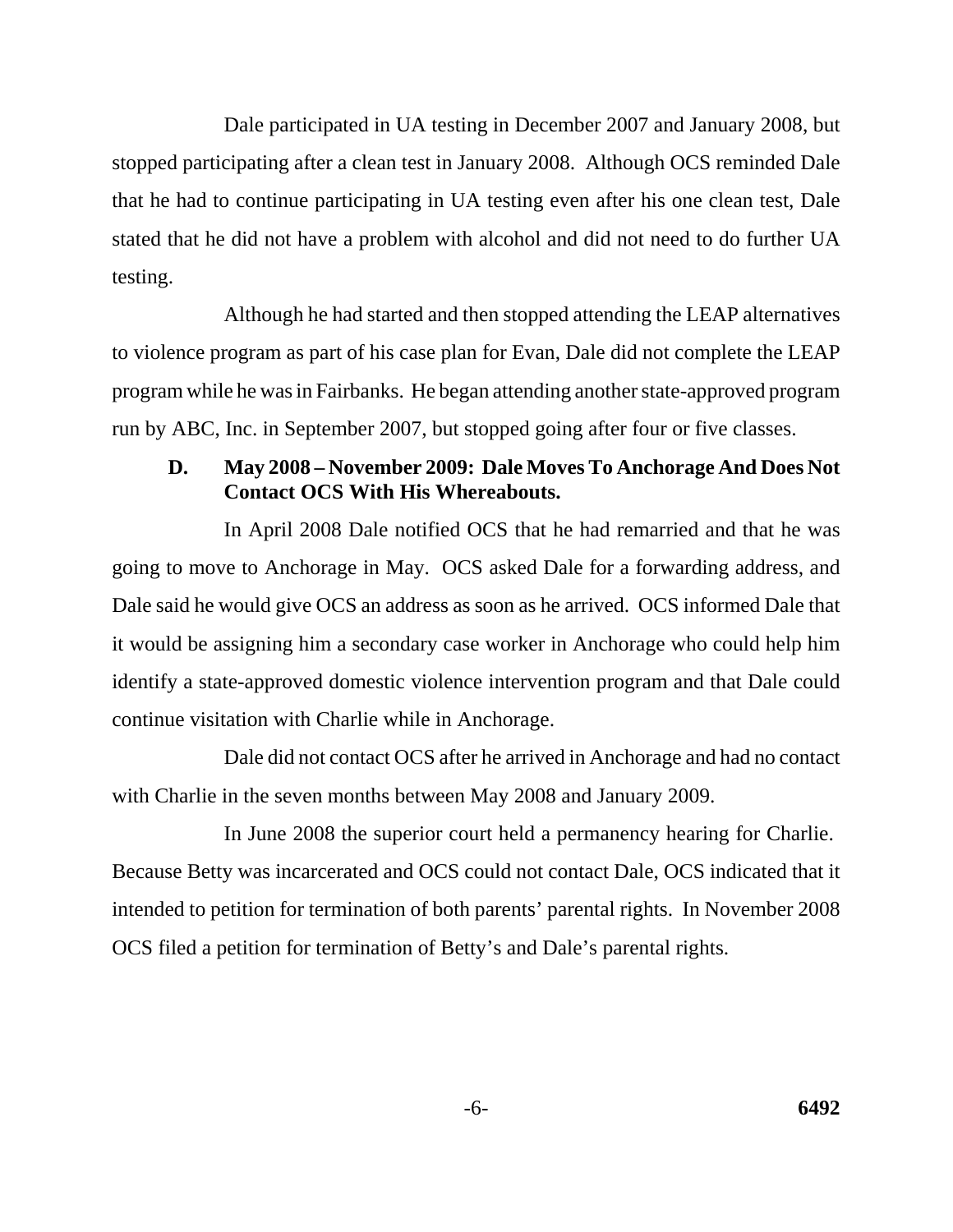## **E. November 2008 – July 2009: Dale's Later Efforts Towards Reunification While Living In Anchorage**

### **1. Dale's visitation with Charlie while in Anchorage**

Dale contacted OCS in Fairbanks and supplied his contact information in November 2008, after he received notice of the termination petition. In December 2008 Dale's primary OCS social worker, Marie Tullar, arranged for Dale to begin long distance visitation with Charlie. Dale had monthly visits with Charlie at OCS's expense in the seven months between January and July 2009, with Dale flying to Fairbanks or Tullar flying Charlie to Anchorage. In March he had two visits with Charlie. OCS informed Dale that it could fly him to Fairbanks, or Charlie to Anchorage, only once a month but that OCS would reimburse Dale for additional visits if he drove to Fairbanks. OCS encouraged Dale to visit as often as he could.

Dale's primary social worker, Tullar, noted that Dale behaved appropriately with Charlie during his visits. OCS's plan was to gradually increase the frequency and length of visitation.

## **2. OCS's failure to assign a second caseworker to Dale in Anchorage and Dale's further efforts on his case plan**

In February 2009 Tullar requested that OCS assign a secondary social worker in Anchorage to Dale. Dale was not assigned one, and in April or May 2009 Tullar resubmitted her request. Dale was never assigned a secondary social worker in Anchorage; Tullar became Dale's de facto secondary social worker, seeing him at least once a month in conjunction with his visits with Charlie.

After Dale got back in contact with OCS in November 2008, Tullar informed him that he still needed to complete a state-approved domestic violence intervention program. Although Tullar was in charge of coordinating Dale's visits with Charlie, she did not assist Dale in identifying a program that would satisfy his case plan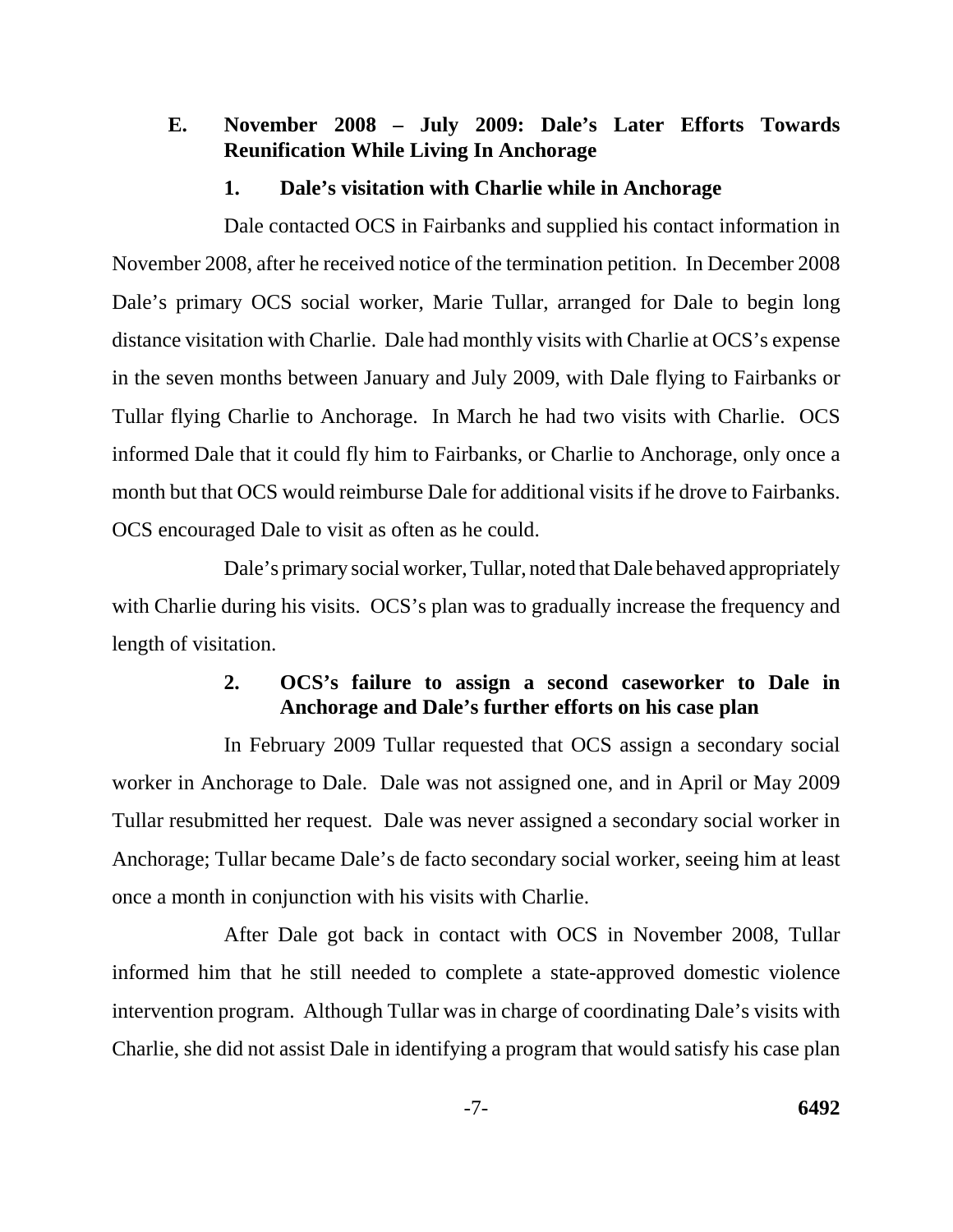because she did not have specific knowledge regarding what domestic violence programs were available in Anchorage.

Because OCS did not assign him a secondary social worker, Dale went to the Alaska Native Justice Center (ANJC) for assistance finding an appropriate domestic violence class. The ANJC informed Dale that it had a twelve-week "state-approved anger management" course that started in March 2009. Dale signed up for this course in February and informed Tullar that he was enrolled.

In May 2009 the ANJC course was disbanded because of low enrollment. Dale then contacted the Cook Inlet Tribal Council (CITC), where he enrolled in an emotion management class and a parenting class. Dale informed Tullar that he was enrolled in classes at the CITC, and faxed release forms so that the CITC could provide OCS with information about his participation and receive information about Dale from OCS. CITC never received Dale's information. At the time of trial, Dale had completed an eight-week parenting class and was in the middle of the emotion management class.

OCS testified that both the ANJC and the CITC programs were not stateapproved domestic violence intervention programs and did not meet the requirements of Dale's case plan. Dale also would have been informed of the difference between a stateapproved domestic violence intervention program and an anger management program when he attended the LEAP alternatives to violence orientation and the ABC orientation.

## **3. Dale's domestic situation in Anchorage and OCS's stance on Charlie's reunification with Dale**

In Anchorage, Dale lived with his new wife, Allison, and her five-year-old son, Ian. After Dale reestablished contact with OCS, Tullar saw a "glimmer of hope" that he could eventually be reunified with Charlie because Dale had "stated that he had gotten his life back on track, that he was married to a very stable woman [Allison]."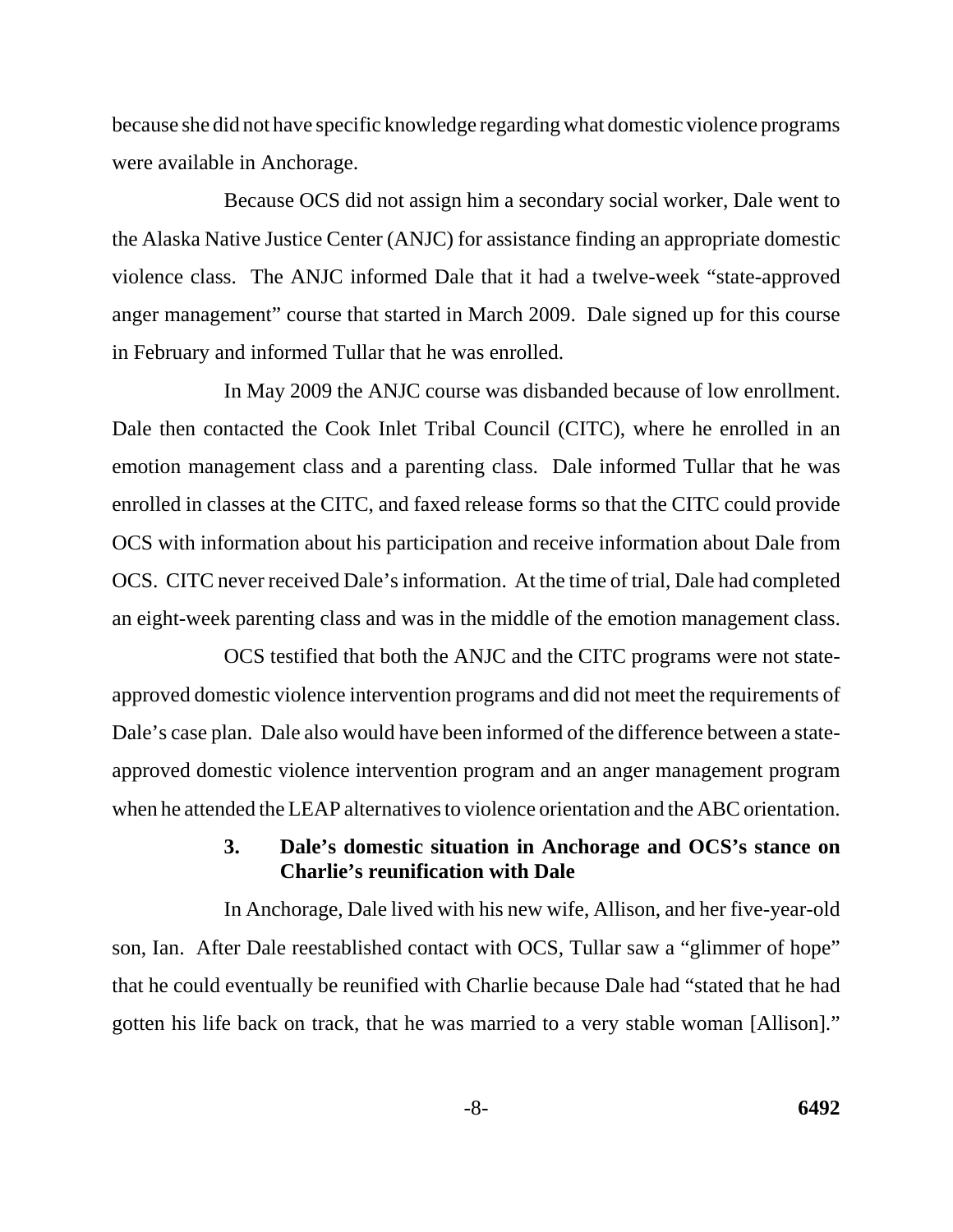Because of this hope, OCS filed a notice that it did not intend to go forward with the termination trial originally scheduled for May 2009.

In April 2009 OCS received two protective services reports alleging that Dale had physically abused Ian by choking him. Neither report was ever substantiated.

In May 2009 Dale and Allison had a fight. Allison slashed Dale's belongings and threw them off the deck of their apartment. Dale left and called the police, who arrested Allison. Because Ian had been present at the incident, OCS filed a protective services report. After the incident, Dale and Allison separated and Dale filed for dissolution.

As a result of the incidents in April and May, OCS decided to go forward with a termination hearing. In June and July 2009 OCS filed amended petitions for termination.

## **F. July 2009: The Superior Court Terminates Dale's Parental Rights To Charlie.**

From July 27 through July 29, 2009, the superior court held a trial on OCS's petition to terminate Dale's parental rights to Charlie. OCS presented testimony by two experts. Judy Ringstad testified as an expert in providing social work services to families with Native children, and Lisa Hay testified as an expert in assessing and treating domestic violence. At the conclusion of the trial, the superior court made oral findings on the record. The superior court later issued written Supplemental Findings and written Findings and Order Terminating Parental Rights.

The superior court found that: (1) Charlie was a child in need of aid under AS 47.10.011(1), (8), and (9); (2) Dale had not remedied the conduct or conditions that made Charlie a child in need of aid because he had not successfully completed a stateapproved domestic violence intervention program, had not completed his UA testing program, and had not spent enough time with Charlie; (3) over the case as a whole, OCS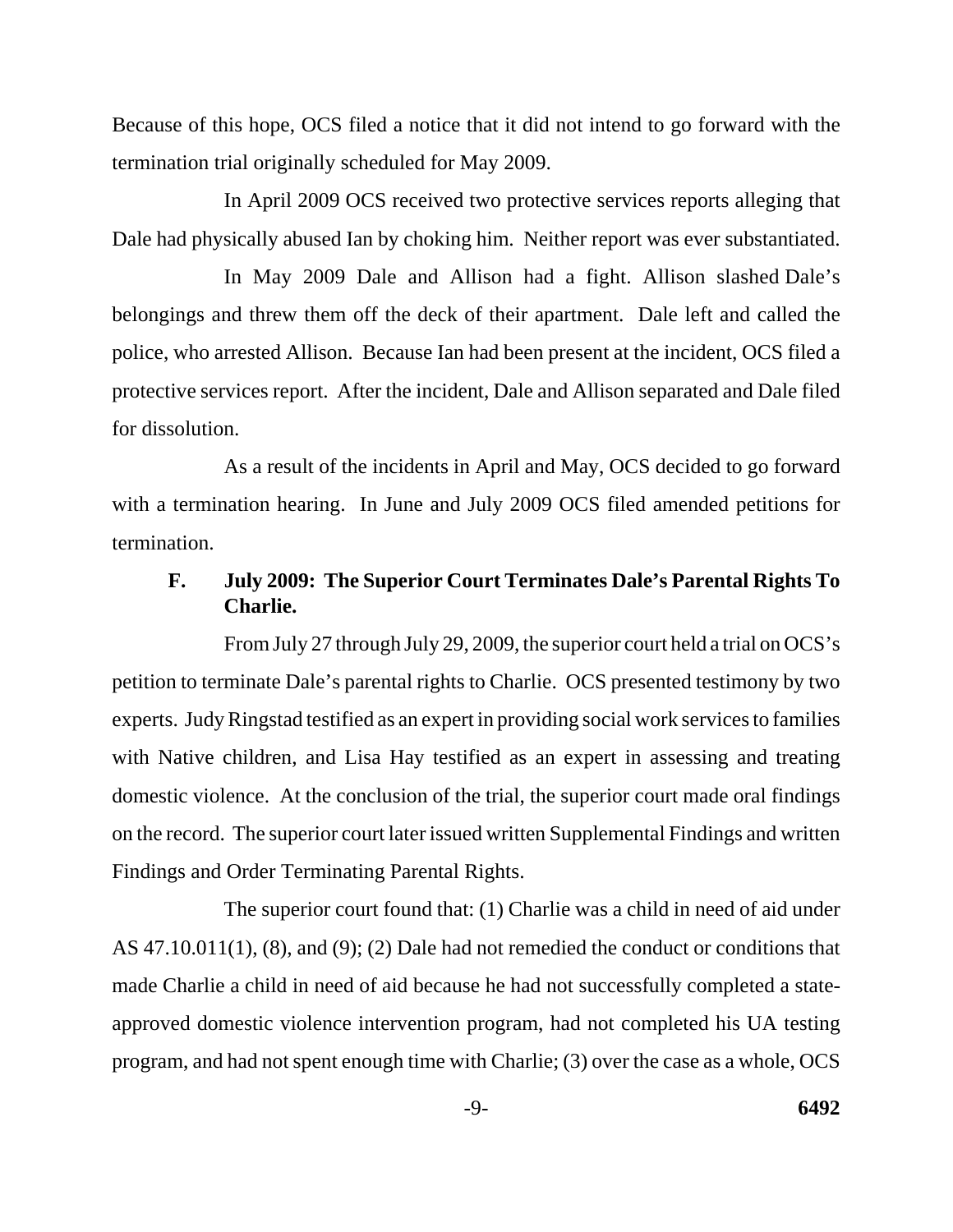had made active efforts to provide programs and services to reunite Charlie with Dale; (4) Charlie was likely to suffer physical or emotional harm if returned to Dale; and (5) it was in Charlie's best interests to terminate Dale's parental rights.

The superior court then terminated Dale's parental rights to Charlie. Dale appeals.

#### **III. DISCUSSION**

Before a court may terminate the parental rights of an Indian child under ICWA and Alaska's Child in Need of Aid (CINA) statutes and rules, OCS must prove five elements under various evidentiary standards. OCS must prove by clear and convincing evidence: (1) that the child is "in need of aid" under AS  $47.10.011$ ;<sup>5</sup> (2) that the parent failed, within a reasonable time, to remedy the conduct or conditions in the home such that returning the child would place the child at substantial risk of physical or mental injury;<sup>6</sup> and (3) that OCS made active efforts to provide remedial services designed to prevent the breakup of the Indian family.**<sup>7</sup>** OCS also must prove by evidence beyond a reasonable doubt (4) that the continued custody of the child by the parent is likely to result in serious emotional or physical damage to the child.**<sup>8</sup>** Finally, OCS must prove by a preponderance of the evidence (5) that termination of parental rights is in the best interests of the child.**<sup>9</sup>**

- 6 AS 47.10.088(a)(2); CINA Rule  $18(c)(1)(A)(ii)$ .
- **<sup>7</sup>**25 U.S.C. § 1912(d); CINA Rule 18(c)(2)(B).
- **<sup>8</sup>**25 U.S.C. § 1912(f); CINA Rule 18(c)(4).
- <sup>9</sup> CINA Rule 18(c)(3).

<sup>5</sup> AS  $47.10.088(a)(1)$ ; CINA Rule  $18(c)(1)(A)$ .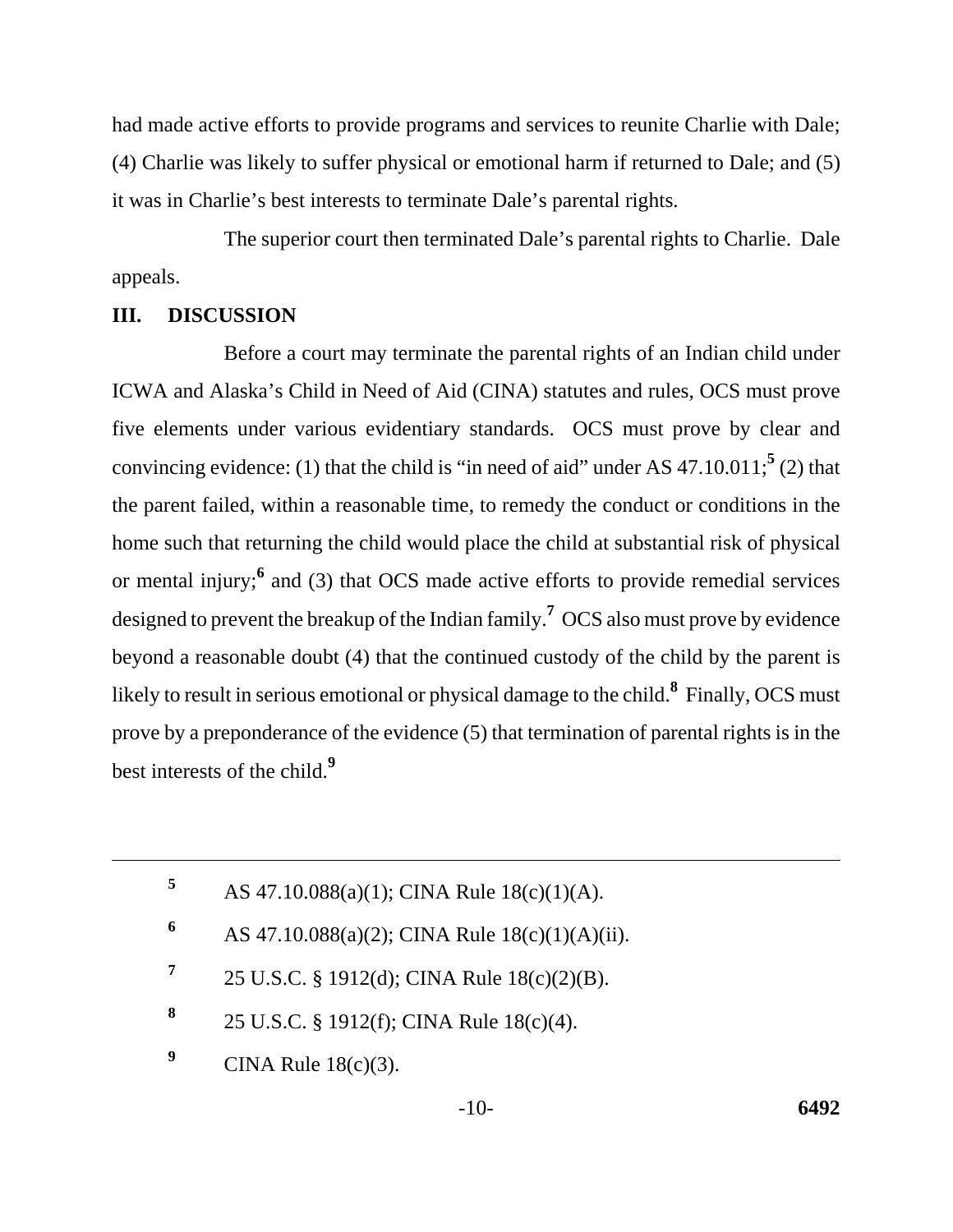Dale argues that the superior court erred in finding that OCS met its burden of proving each of the five elements required to terminate his parental rights.

## **A. Standard Of Review**

We review a superior court's findings of fact for clear error.<sup>10</sup> "Findings" of fact are clearly erroneous if a review of the entire record in the light most favorable to the prevailing party below leaves us 'with a definite and firm conviction that a mistake has been made.' "<sup>11</sup> We review de novo whether a superior court's findings satisfy the requirements of the CINA and ICWA statutes and rules.**12** "Whether OCS made active efforts as required by ICWA is a mixed question of law and fact."**<sup>13</sup>**

# **B. The Superior Court Did Not Err In Finding Charlie To Be A Child In Need Of Aid.**

The superior court found by clear and convincing evidence that Charlie was a child in need of aid under AS  $47.10.011(1)$ ,<sup>14</sup> (8),<sup>15</sup> and (9).<sup>16</sup> Dale appeals each of

**<sup>11</sup>** *Id*. (quoting *A.B.*, 7 P.3d at 950).

**<sup>12</sup>***Carl N. v. State, Dep't of Health & Soc. Servs.*, 102 P.3d 932, 935 (Alaska 2004) (internal citations omitted).

**<sup>13</sup>***Sandy B. v. State, Dep't of Health & Soc. Servs.*, 216 P.3d 1180, 1186 (Alaska 2009) (internal citations omitted).

**<sup>14</sup>**AS 47.10.011(1) states that a court may find a child to be in need of aid if "a parent or guardian has abandoned the child as described in AS 47.10.013, and the other parent is absent or has committed conduct or created conditions that cause the child to be a child in need of aid under this chapter."

**<sup>10</sup>***Brynna B. v. State, Dep't of Health & Soc. Servs.*, 88 P.3d 527, 529 (Alaska 2004) (citing *A.B. v. State, Dep't of Health & Soc. Servs.*, 7 P.3d 946, 950 (Alaska 2000)).

AS 47.10.011(8) states, in part, that a child is a child in need of aid if (continued...) **15**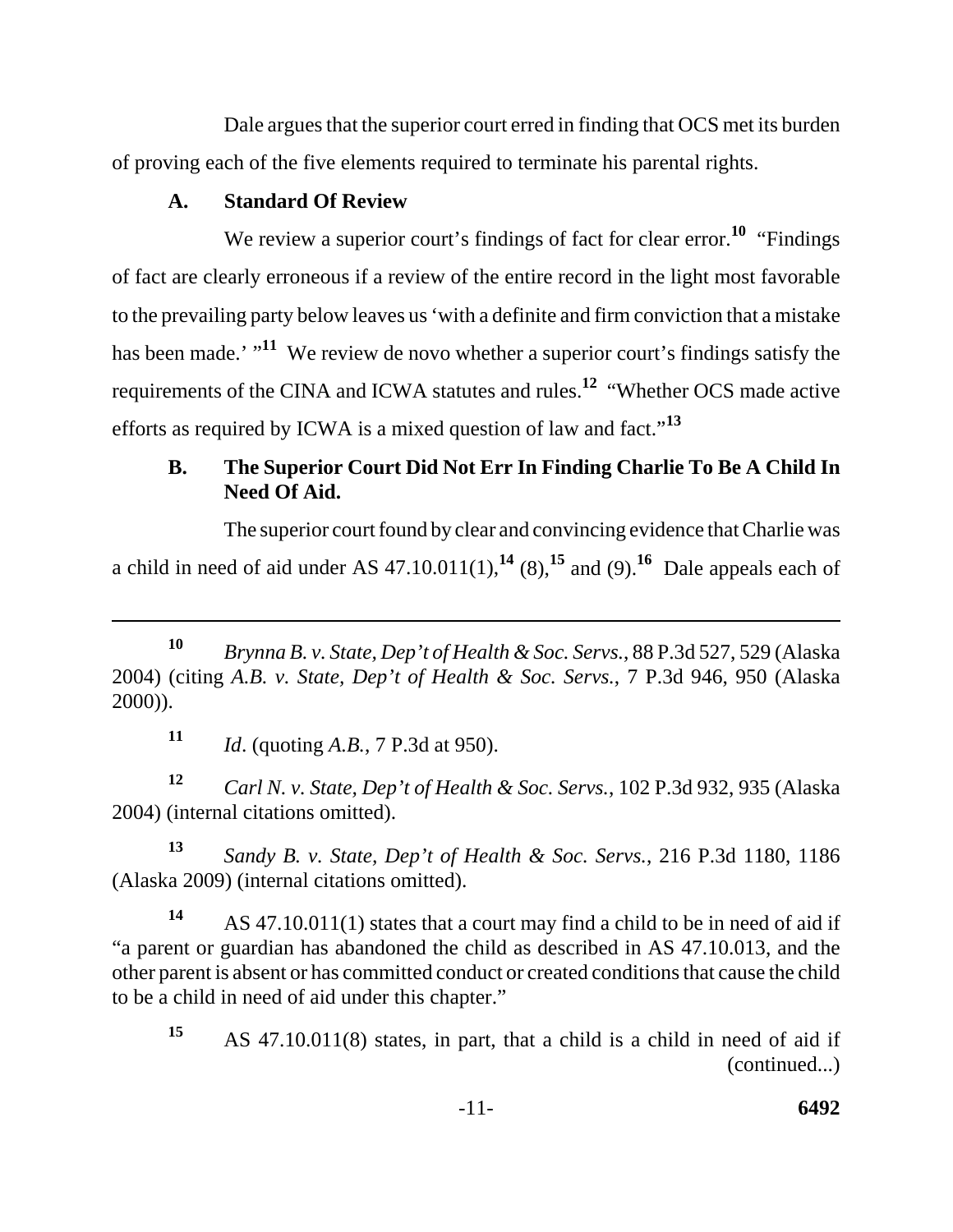these findings.

A court may find a child to be in need of aid under AS 47.10.011(1) if "a parent or guardian has abandoned the child as described in AS 47.10.013."**17** Alaska Statute 47.10.013 states that "the court may find abandonment of a child if a parent . . . has shown a conscious disregard of parental responsibilities toward the child by failing to provide reasonable support, maintain regular contact, or provide normal supervision, considering the child's age and need for care by an adult." Alaska Statute 47.10.013 also provides a non-comprehensive list of behaviors that may constitute abandonment.

The superior court found by clear and convincing evidence that Dale had abandoned Charlie under AS 47.10.011(1) by failing to "maintain regular contact with [Charlie]"**18** and by making "only minimal efforts to communicate or maintain regular visitation . . . for at least a six month period."**19** Dale concedes that "there were periods of time when Dale did not have consistent visitation with Charlie." Indeed, Dale failed to maintain any sort of contact or visitation with Charlie for the eight months from May

**<sup>15</sup>**(...continued)

<sup>&</sup>quot;conduct by or conditions created by the parent, guardian, or custodian have . . . placed the child at substantial risk of mental injury."

**<sup>16</sup>**AS 47.10.011(9) states that a child is a child in need of aid if "conduct by or conditions created by the parent . . . have subjected the child or another child in the same household to neglect." AS 47.10.014 defines "neglect" for the purposes of the statute.

**<sup>17</sup>**AS 47.10.011(1) also requires that "the other parent is absent or has committed conduct or created conditions that cause the child to be a child in need of aid under this chapter." The parties do not dispute that Betty was incarcerated for all relevant time periods to satisfy AS 47.10.011(1).

<sup>18</sup> AS 47.10.013(2).

**<sup>19</sup>**AS 47.10.013(3).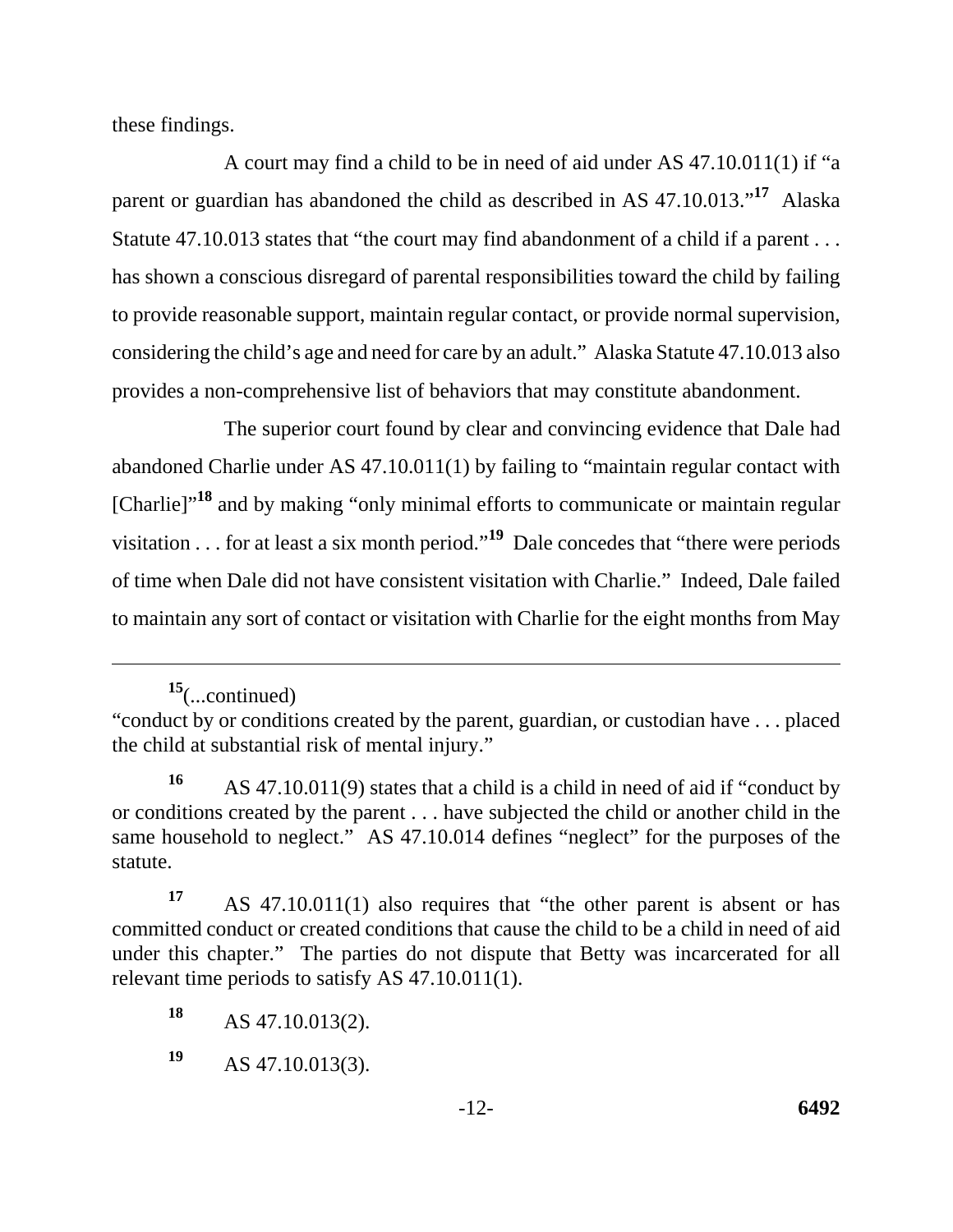2008 to January 2009.**20** The superior court's finding that Dale abandoned Charlie by failing to support or visit him was not clearly erroneous.

The superior court also found that Dale abandoned Charlie by failing "to participate in a suitable plan or program designed to reunify him with [Charlie]."**21** It found that Dale had failed to participate in his case plan because he had not participated in a UA testing program,**22** did not complete the state-approved domestic violence intervention programs he was referred to in Fairbanks,**23** and failed to contact OCS for months after moving to Anchorage.

The record shows that Dale did not meaningfully participate in his case plan. Dale does not dispute that he did not comply with the UA program. Instead, he stopped testing after one negative result, arguing that he did not need to continue testing

**<sup>21</sup>**AS 47.10.013(4).

<sup>22</sup> Dale argues that his failure to complete UA testing was not abandonment because UA testing should not have been part of his case plan. But Dale signed a stipulation agreeing that UA testing was part of an appropriate plan towards reunification. The superior court did not err in considering UA testing to be part of Dale's case plan.

**<sup>23</sup>**Dale also disputes that a state-approved course was required or suitable for his reunification plan. But Dale's case plan explicitly called for a "LEAP Alternatives to Violence" course and OCS informed Dale on numerous occasions that he needed to complete a state-approved domestic violence intervention program. Furthermore, Dale knew that his plan included a state-approved domestic violence intervention program, and he knew the difference between a state-approved program and other courses. The superior court did not err in considering a state-approved domestic violence intervention program to be part of Dale's case plan.

<sup>&</sup>lt;sup>20</sup> Dale also failed to maintain contact with Charlie for the three months from July to October 2007. He visited Charlie less than once a week between December 2007 and May 2008.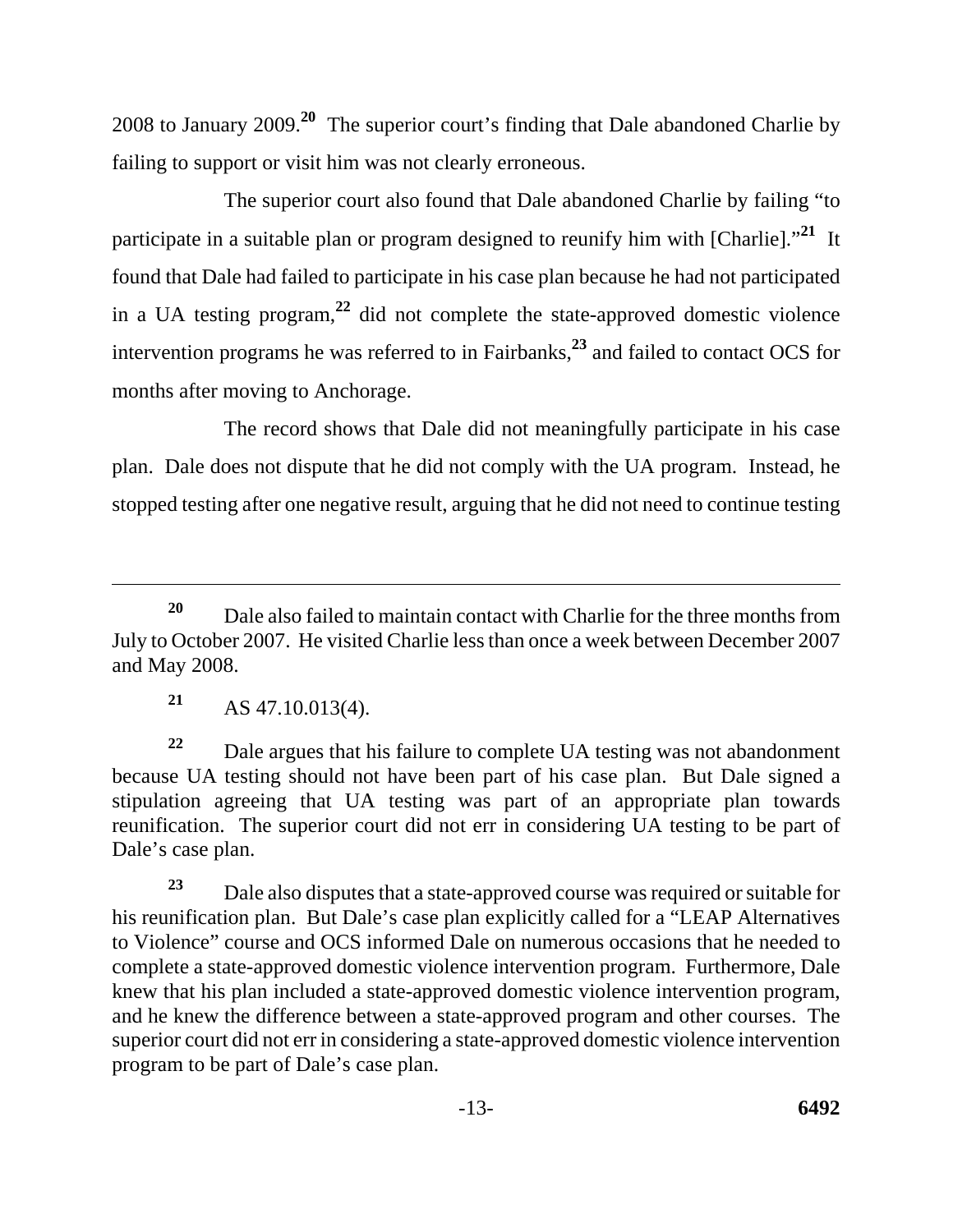even though OCS informed him that he did. Dale also does not dispute that he failed to contact OCS for six months after he moved to Anchorage in 2008.

Dale also did not complete a state-approved domestic violence intervention program while in Fairbanks. He attended an orientation for a state-approved domestic violence program, but stopped attending after one regular class. In September 2007 he began attending another state-approved program but stopped going after four or five classes.

 worker in Fairbanks.**<sup>24</sup>** Dale argues that the confusion about what type of course he had to take in Anchorage and OCS's failure to provide Dale with a social worker in Anchorage excuses his failure to complete a domestic violence intervention program. Dale's argument is unconvincing. Dale had been advised of the difference between a state-approved domestic violence program and an anger management program on at least two occasions, and he testified that he knew he was required to take a thirty-six-week program. In any event, by the time Dale left for Anchorage in May 2008, he had already abandoned Charlie by enrolling in and dropping out of two suitable programs identified by his social

In sum, by the time Dale reestablished contact with OCS in November 2008, he had not even minimally participated in large portions of his case plan for over a year. We have affirmed a superior court's finding that a parent's failure to participate in a case plan for six months constituted abandonment.**25** The superior court's finding that Dale abandoned Charlie by failing to participate in his case plan without justifiable cause was not clearly erroneous.

<sup>&</sup>lt;sup>24</sup> AS 47.10.013(4).

**<sup>25</sup>***A.B. v. State, Dep't of Health & Soc. Servs.*, 7 P.3d 946, 951 (Alaska 2000).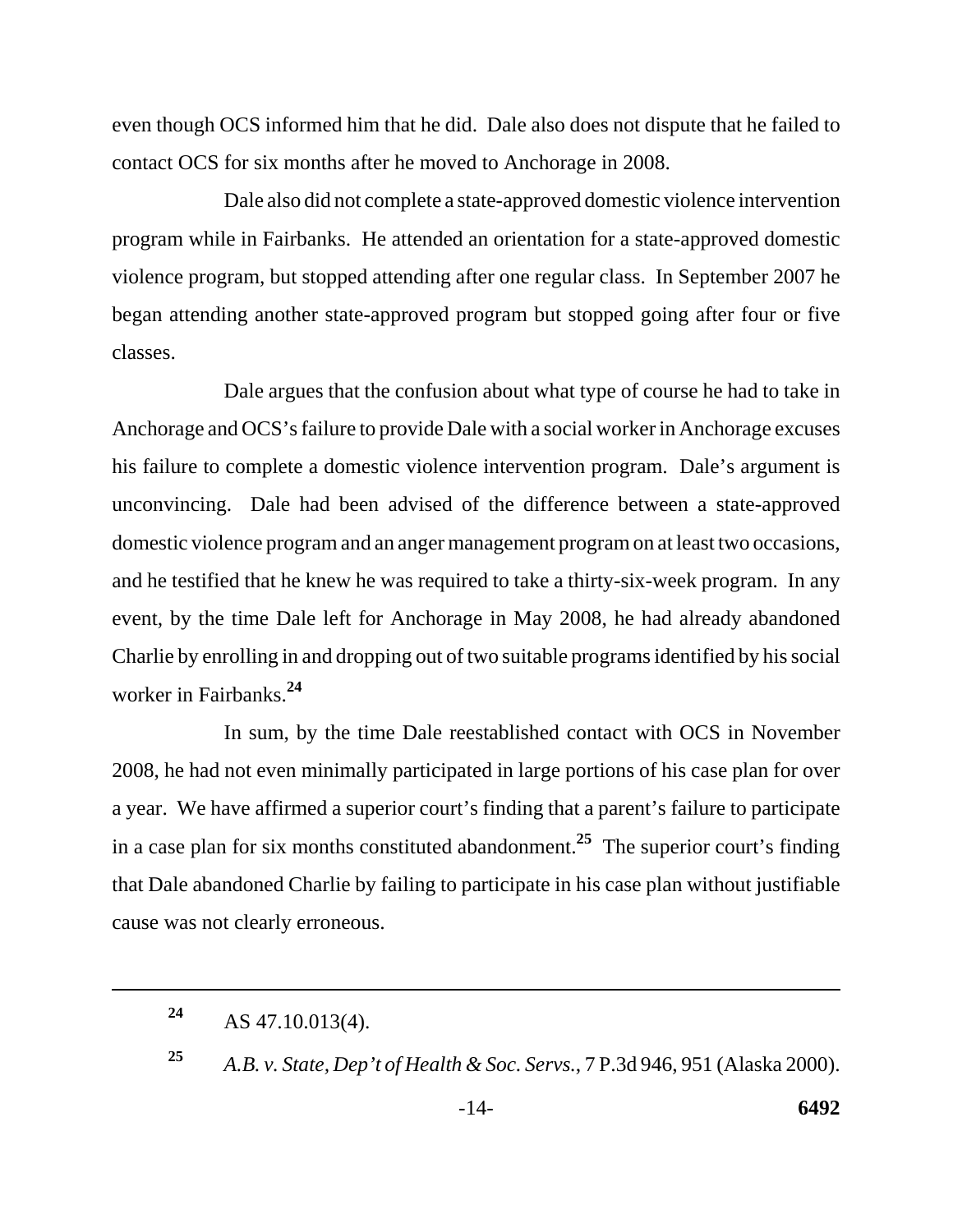The superior court's findings that Charlie was a child in need of aid under AS 47.10.011(1) were not clearly erroneous. Because only one statutory basis is sufficient for finding a child to be in need of aid in a termination proceeding, it is not necessary to address the superior court's other findings with respect to AS 47.10.011.**<sup>26</sup>**

## **C. The Superior Court Did Not Err In Finding That Dale Had Not Remedied His Conduct Within A Reasonable Amount Of Time.**

Before a court may terminate parental rights, it must find by clear and convincing evidence that the parent has failed to remedy the harmful conduct or conditions that placed the child at risk of harm.**27** In making its determination, "the court may consider any fact relating to the best interests of the child, including . . . the likelihood of returning the child to the parent within a reasonable time based on the child's age or needs."**<sup>28</sup>**

The superior court found by clear and convincing evidence that Dale's visits after January 2009 were "inadequate" to remedy the broken parent-child bond caused by Dale's lack of contact with Charlie. The superior court also found that Dale's failure to complete a state-approved domestic violence intervention program and participate in UA testing showed that he had not remedied his conduct. The court found that Charlie could not wait for the amount of time it would take Dale to complete a state-approved domestic violence program and demonstrate his ability to live a violence-free life.

**<sup>26</sup>***See Jon S. v. State, Dep't of Health & Soc. Servs., Office of Children's Servs.*, 212 P.3d 756, 762 (Alaska 2009) (citing *G.C. v. State, Dep't of Health & Soc. Servs., Div. of Family & Youth Servs.*, 67 P.3d 648, 651 (Alaska 2003)).

**<sup>27</sup>**AS 47.10.088(a)(2).

**<sup>28</sup>** AS 47.10.088(b)(1).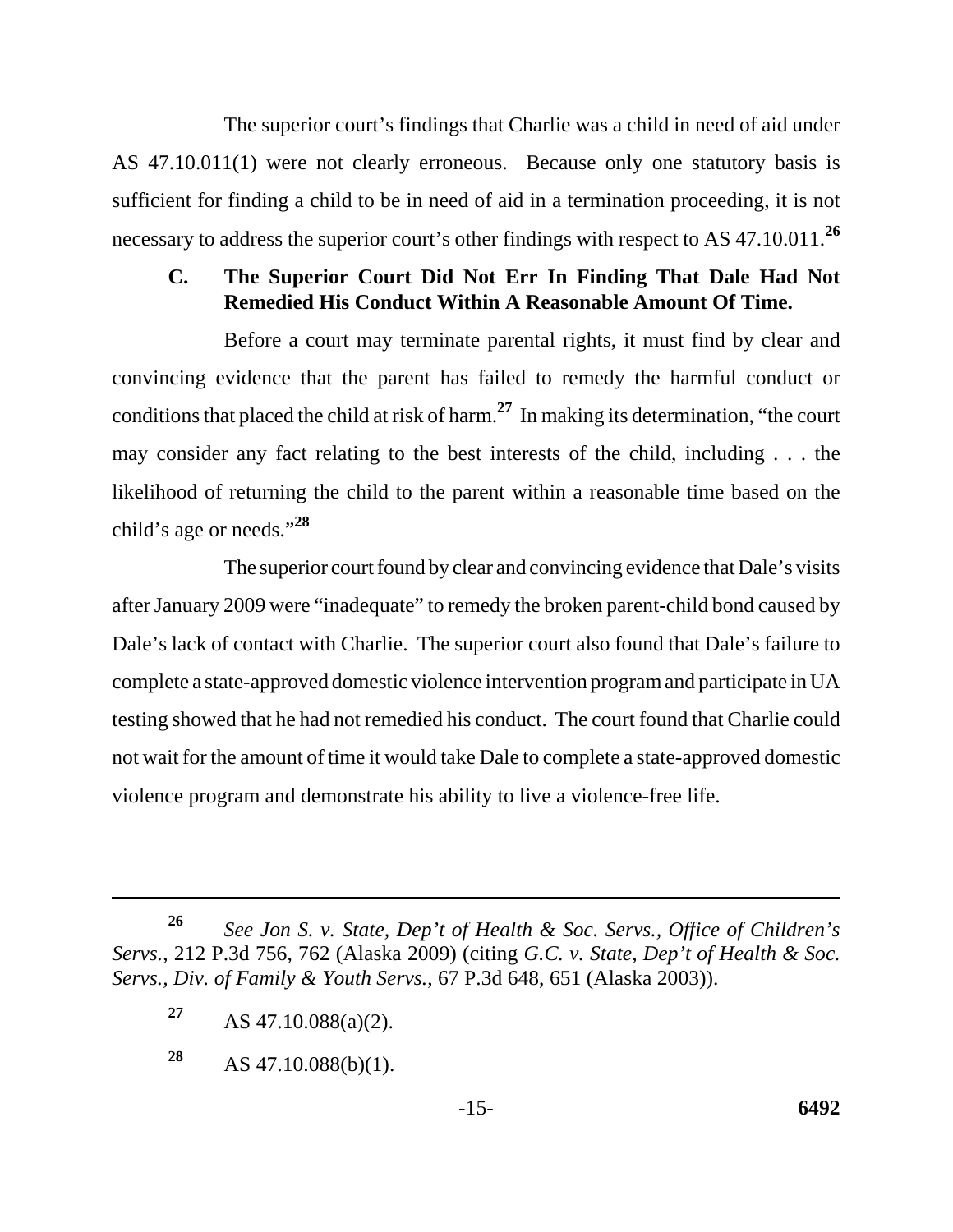Dale argues that he remedied his abandonment of Charlie because he had consistent contact with Charlie after January 2009, attended classes when he arrived in Anchorage, and acted appropriately when confronted by domestic violence. OCS argues that Dale's once-a-month visits in 2009 were insufficient to establish the parent-child bond and were "too little, ... too late" for Charlie. OCS also argues that Dale had not remedied his abandonment because he did not complete a state-approved domestic violence intervention program as required by his case plan and because he did not complete UA testing.

The superior court did not err in finding that Dale's monthly visits beginning in January 2009 after his long absence were insufficient to remedy his abandonment of Charlie. Contrary to his arguments on appeal, Dale did not fully take advantage of the opportunities OCS gave him to visit. OCS paid for Dale to fly to Fairbanks or Charlie to fly to Anchorage once a month. But it also encouraged Dale to visit as often as he could and offered to subsidize additional visits if Dale drove to Fairbanks. Dale only drove to Fairbanks once or twice between January and July 2009. Once-per-month visitation for seven months was insufficient to remedy the abandonment caused by his lack of visitation for eighteen months.

Furthermore, even if Dale's visits with Charlie after January 2009 were sufficient to remedy his abandonment, he did not remedy the conduct in a reasonable period of time. A parent's attempt to resolve abandonment by reappearing in his child's life only remedies the conduct if it occurs in a reasonable amount of time, and we have held that abandoning a child for one year before reappearing is unreasonable.**29** Social Worker Tullar stated that "[o]ne of the most important things for a child in their first year

*M.W. v. State, Dep't of Health & Soc. Servs.*, 20 P.3d 1141, 1145 (Alaska 2001). **29**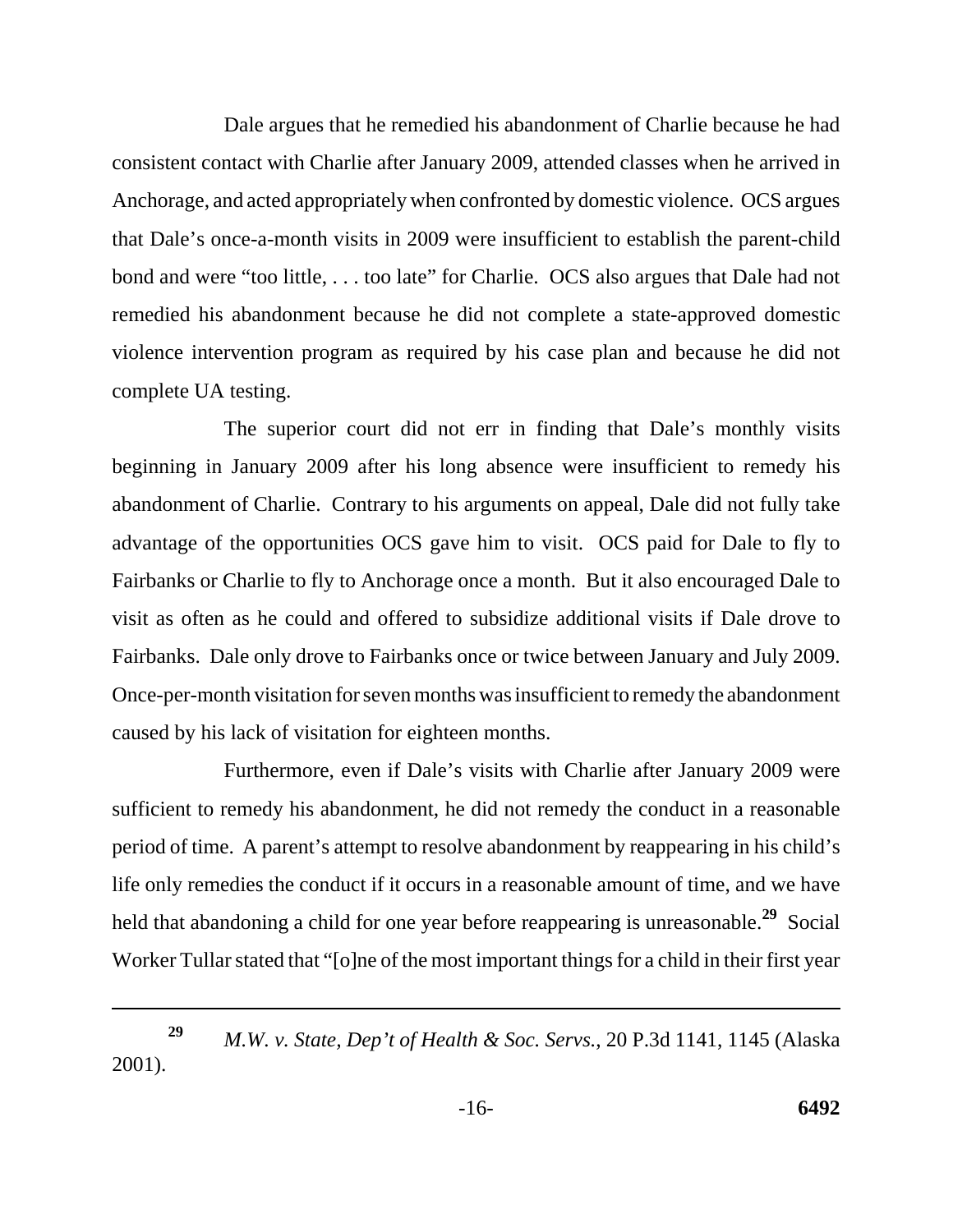of life is attachment and bond with a parent." By the time Dale resumed visits with Charlie in January 2009, he had only visited Charlie regularly for two out of the eighteen months Charlie was in OCS custody. Dale did not reappear and begin visitation within a reasonable amount of time. The superior court's finding that Dale had not remedied his abandonment within a reasonable amount of time was not clearly erroneous.

The superior court also did not err in finding that Dale had not remedied his abandonment because he did not complete a state-approved domestic violence intervention program or UA testing. We have previously held that a court may base a failure to remedy finding on the prospect of a lengthy period of time before the child could be reunified with the parent.**30** Dale does not dispute that he did not complete a state-approved domestic violence program. Judy Ringstad, an expert at providing social work services to families with Native children, stated that Dale would have to complete a state-approved domestic violence program and show a period of violence-free living before OCS could return Charlie to him. She estimated that it would be a minimum of one year before Charlie could be placed with Dale.

Although Dale argues that his failure to complete a state-approved domestic violence program should be excused because of OCS's failure to assign him a secondary case worker in Anchorage, the record clearly shows that he knew that he had to take a thirty-six week state-approved course. According to Ringstad, Dale was also aware that he had a limited amount of time to complete the tasks of his case plan. It would be over a year before Charlie could be reunified with Dale, and that was "too long to ask of a

*Jon S.*, 212 P.3d at 763 (affirming failure to remedy finding in part because year and a half to complete tasks for reunification was "just too long to ask of a toddler" who had been in custody for twenty-eight months). **30**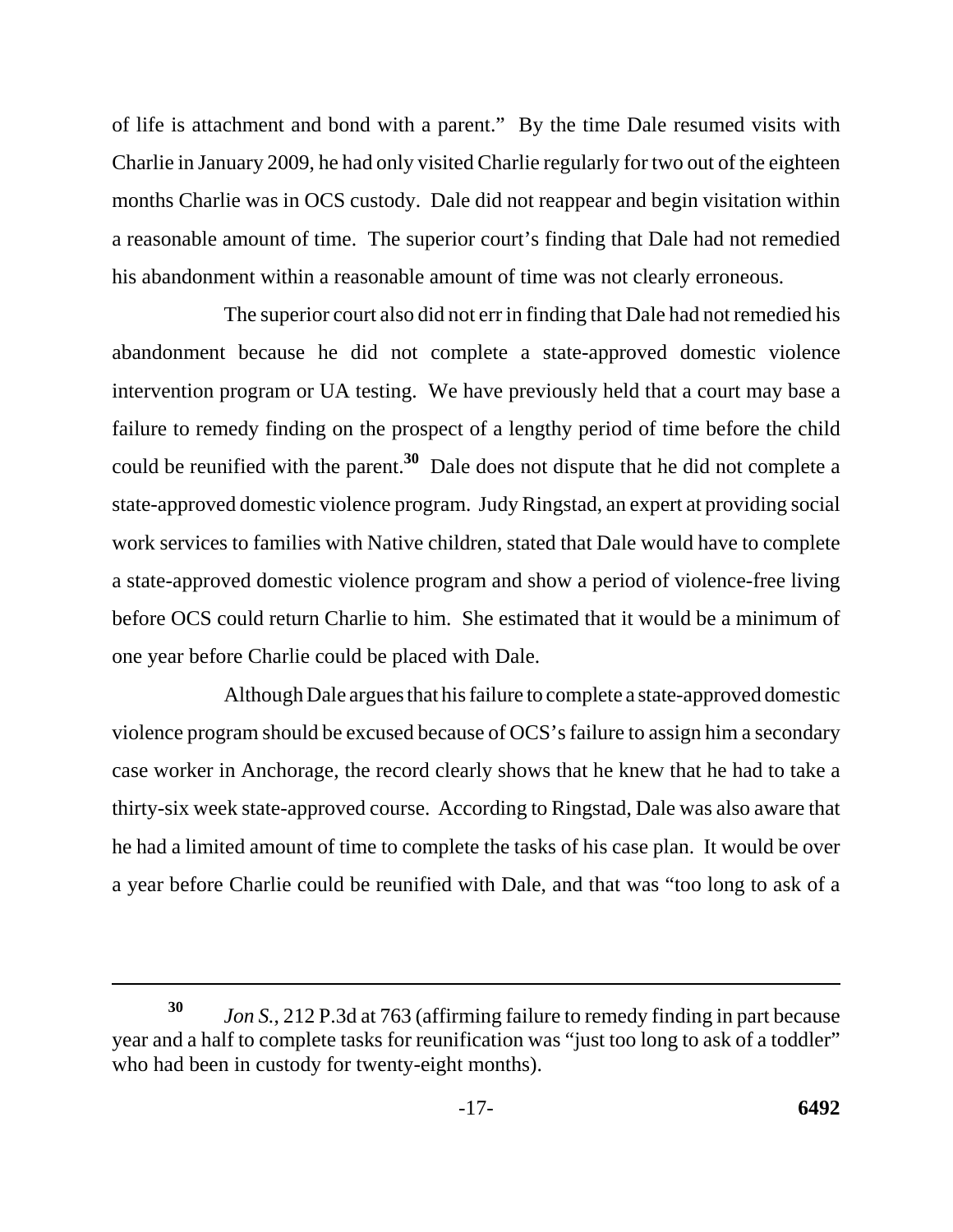toddler" who had already been in custody for two years. **<sup>31</sup>** The superior court's finding that Dale had not remedied his failure to participate in his case plan was not clearly erroneous.

# **D. The Superior Court Did Not Err In Finding That OCS Made Active Efforts To Prevent The Breakup Of The Family.**

In order to terminate the parental rights to an Indian child, ICWA requires OCS to prove by clear and convincing evidence that it made active efforts to provide remedial services and rehabilitative programs designed to prevent the breakup of the Indian family, and that those efforts were unsuccessful.**32** We have held that "no pat formula exists for distinguishing between active and passive efforts" and have adopted a case-by-case approach for the active efforts analysis.**33** We have recognized the following distinction between active and passive efforts:

> Passive efforts are where a plan is drawn up and the client must develop his or her own resources towards bringing it to fruition. In contrast, [a]ctive efforts [are] where the state caseworker takes the client through the steps of the plan rather than requiring that the plan be performed on its own. For instance, rather than requiring that a client find a job, acquire new housing, and terminate a relationship with what is perceived to be a boyfriend who is a bad influence, the Indian Child Welfare Act would require that the caseworker

**<sup>31</sup>***See id.* 

**<sup>32</sup>**25 U.S.C. § 1912(d) (2006); CINA Rule 18(c)(2)(B).

**<sup>33</sup>***A.A. v. State, Dep't of Family & Youth Servs.*, 982 P.2d 256, 261 (Alaska 1999) (internal quotation marks omitted) (citing *A.M. v. State*, 945 P.2d 296, 306 & n.12 (Alaska 1997)).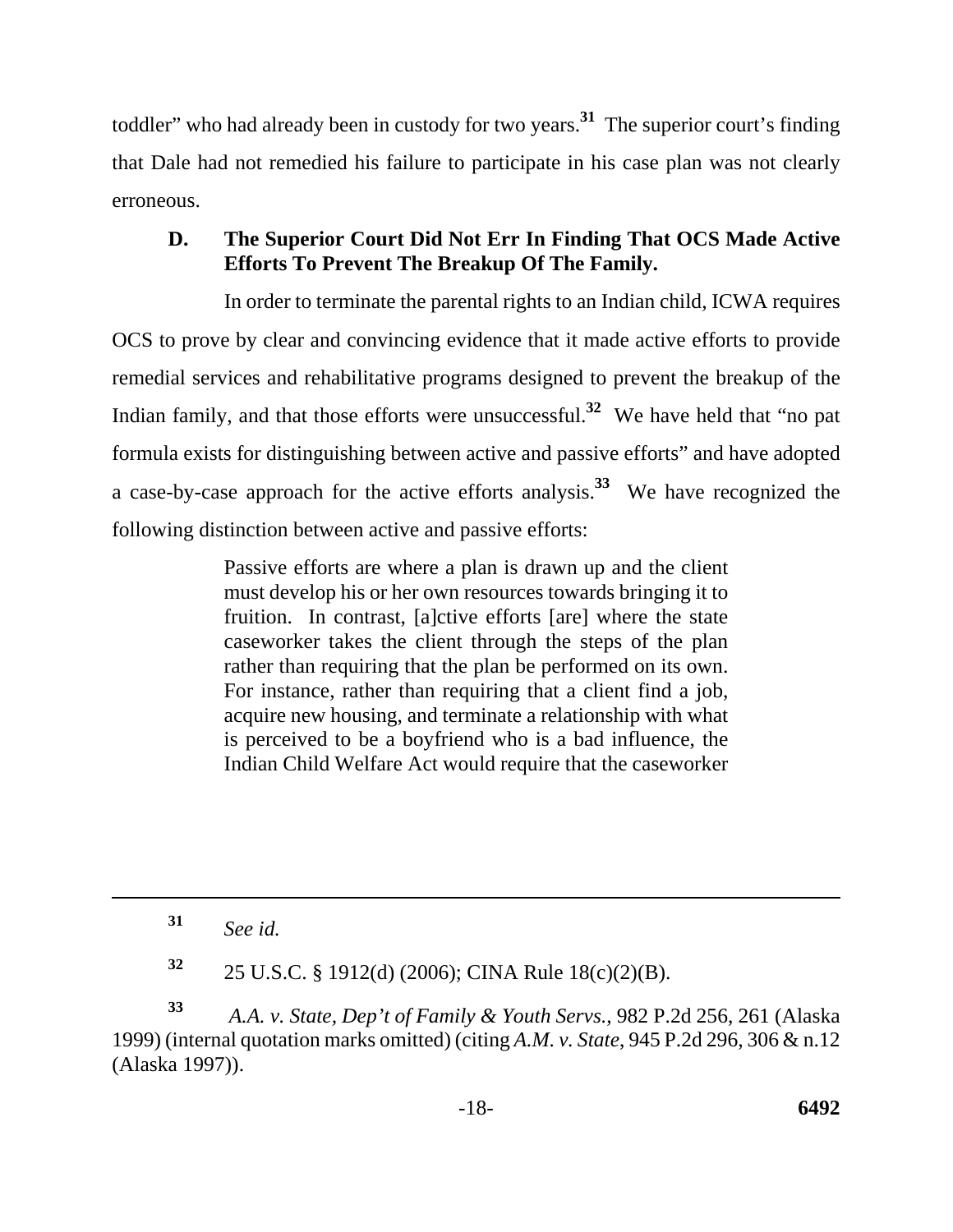help the client develop job and parenting skills necessary to retain custody of her child.[**<sup>34</sup>**]

 The court should also look to OCS's "involvement in its entirety."**<sup>36</sup>** In evaluating whether OCS met its active efforts burden, the superior court may consider "a parent's demonstrated lack of willingness to participate in treatment."**<sup>35</sup>**

The superior court found that, over the case as a whole, OCS had made active efforts to provide remedial programs to reunite Charlie with Dale. It found that OCS had provided ample remedial services to Dale in the form of a substance abuse assessment, a UA testing program, a behavioral assessment resulting in the recommendation that he complete a state-approved domestic violence program, and opportunities for visitation.

Dale argues that the superior court erred in finding that OCS had made active efforts to prevent the breakup of his family. He argues that OCS failed to make active efforts between November 2008 and July 2009 by failing to assign him a secondary case worker in Anchorage. He argues that a secondary caseworker could have assisted him in engaging appropriate services in Anchorage, namely finding a stateapproved domestic violence program.

Although the court acknowledged that OCS's efforts fell below the required level for the spring of 2009 because it did not direct Dale to the correct domestic violence program in Anchorage, it found that OCS provided "exemplary" visitation by offering

 **<sup>34</sup>***Id.* (quoting CRAIG J. DORSAY, THE INDIAN CHILD WELFARE ACT AND LAWS AFFECTING INDIAN JUVENILES MANUAL 157-58 (1984)).

**<sup>35</sup>***Maisy W. v. State, Dep't of Health & Soc. Servs., Office of Children's Servs.*, 175 P.3d 1263, 1268 (Alaska 2008) (quoting *N.A. v. State, Dep't of Family & Youth Servs.*, 19 P.3d 597, 603 (Alaska 2001)).

**<sup>36</sup>***Id.*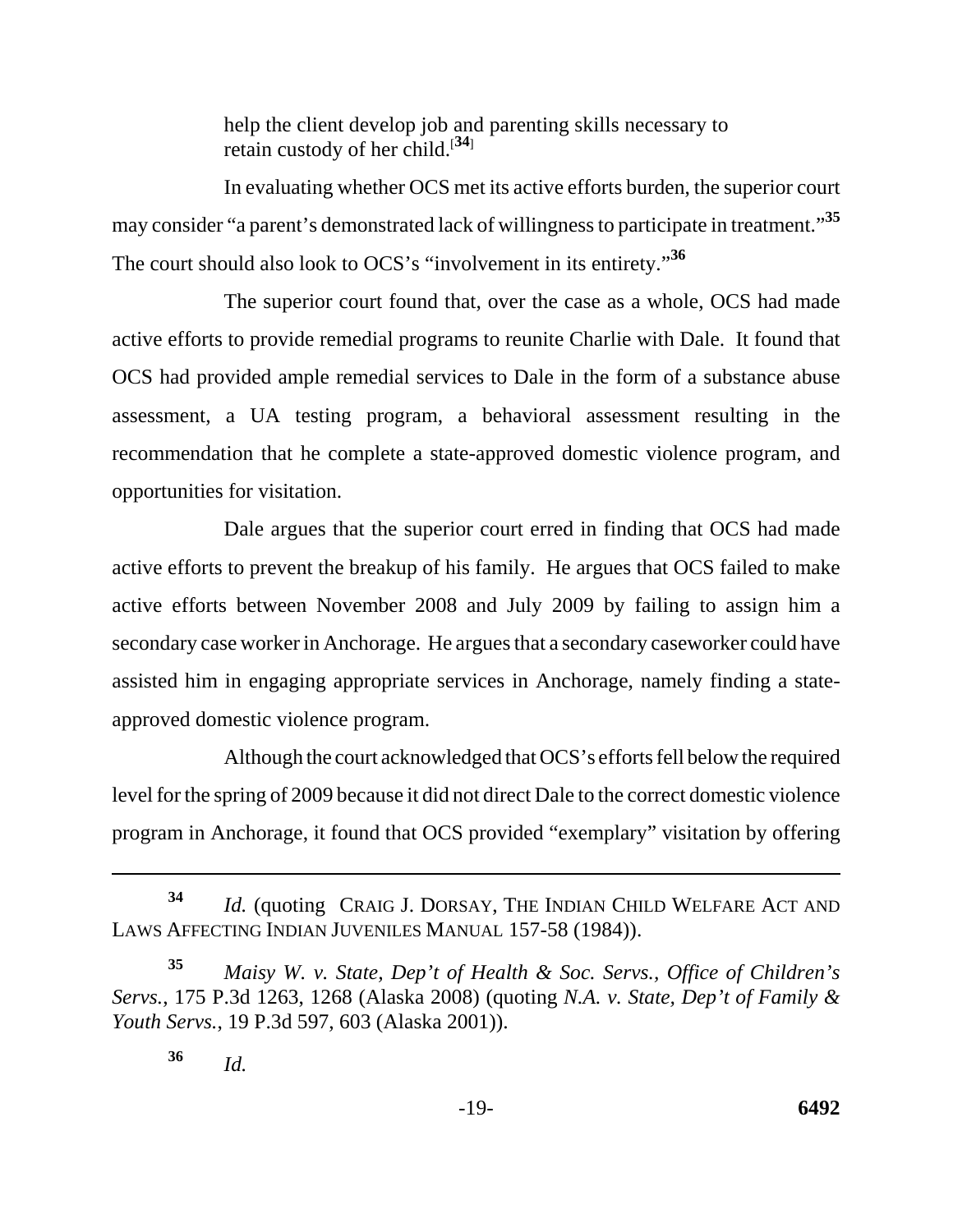to pay for mileage if Dale drove to Fairbanks to visit Charlie. It also found that social worker Tullar made "phenomenal" efforts by flying and escorting Charlie to visit Dale in Anchorage, including on her personal time.

The superior court found that:

[Dale] himself frustrated OCS's efforts to provide the necessary remedial services and programs . . . , first by not completing either of the [domestic violence] courses, nor participating in his UA program, then moving 350 miles away from [Charlie], and then by failing to contact OCS or let them know where he had gone until the following November. . . . [I]n light of the case as a whole and of [Dale's] dropping out of his child's life only to reappear late in the process, and the child's age and needs, OCS's lapse in effort so late in the case does not vitiate this court's findings of active efforts over the whole of the case.

We find the court's conclusion to be amply supported by the record and

hold that, over the case as a whole, OCS made active efforts to provide remedial services to reunite Charlie with Dale.

# **E. The Superior Court Did Not Err In Finding That Returning Charlie To Dale Was Likely To Result In Serious Emotional Or Physical Injury To Charlie.**

In order to terminate parental rights to an Indian child, ICWA requires the State to prove beyond a reasonable doubt that returning the child to the parent will likely result in serious emotional or physical damage to the child.**37** To prove that Dale's custody of Charlie would likely result in emotional or physical damage to the child, OCS must prove that Dale's conduct is likely to harm Charlie and that Dale is unlikely to

**37** 

<sup>25</sup> U.S.C. § 1912(f); CINA Rule 18(c)(4).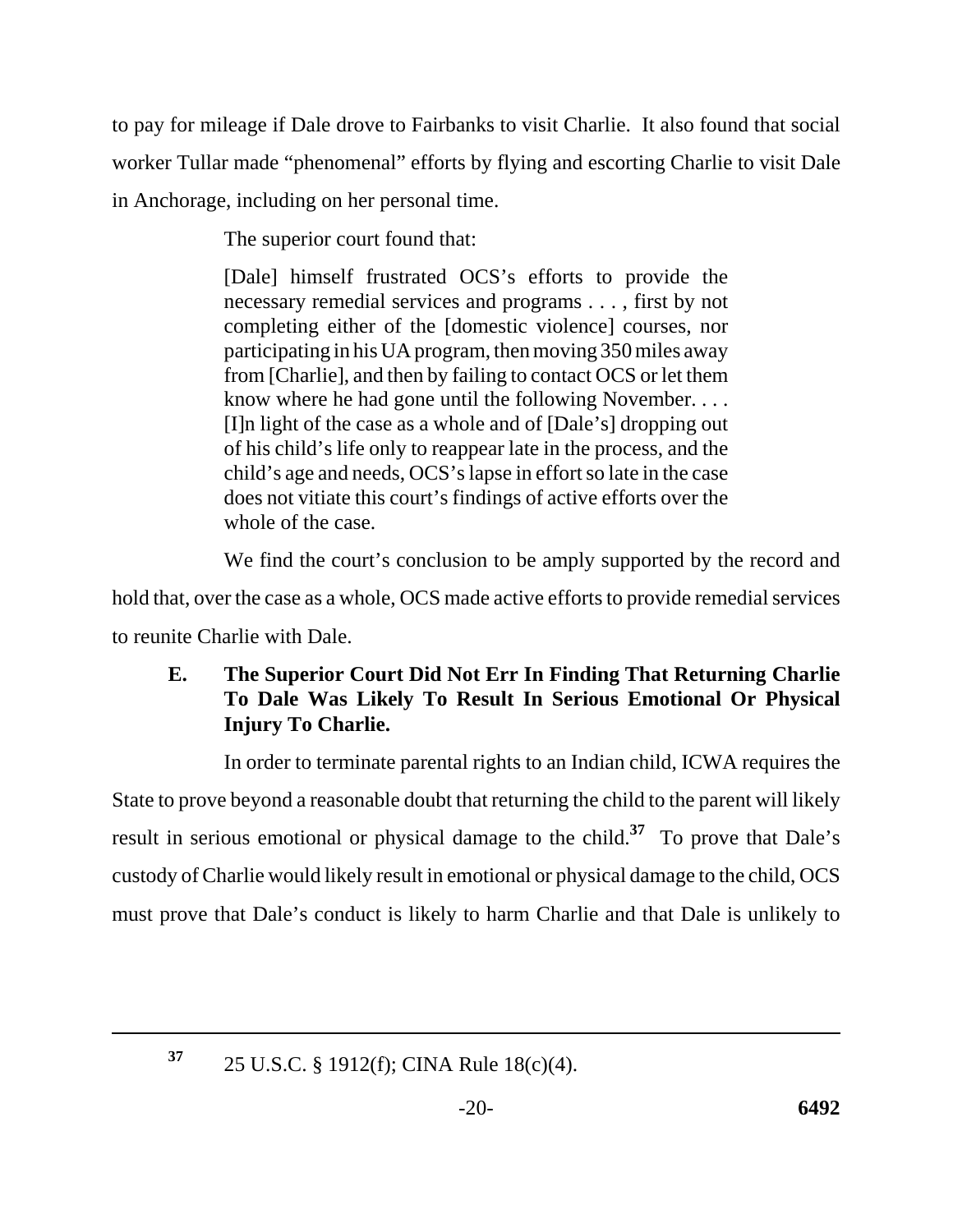change his conduct.**38** "These two elements can be proved through the testimony of a single expert witness, by aggregating the testimony of expert witnesses, or by aggregating the testimony of expert and lay witnesses."**<sup>39</sup>**

The superior court found that there was evidence beyond a reasonable doubt that Dale's "propensity to resort to violence" and his failure to complete a remedial domestic violence program placed Charlie at great risk of physical injury and "almost certain" to suffer emotional injury if returned to Dale.

 The superior court's finding that Dale has a "propensity to resort to violence in his intimate relationships" is supported by the evidence and expert testimony. Dale has a documented history of domestic violence and there was additional evidence presented at trial that implicated Dale in other incidences of domestic violence.**40** Charlie would obviously be at risk of physical and emotional injury if Dale continued to use violence in his personal relationships even if Charlie is not the target of the violence. Lisa Hay testified that just being exposed to domestic violence can be injurious to a child.

The superior court's finding that Dale was unlikely to change his conduct because he did not complete his case plan is also supported by the evidence and expert testimony. Both Judy Ringstad and Hay testified that Dale would have to complete a state-approved domestic violence program in order to change his conduct. Ringstad also

**<sup>38</sup>***See E.A. v. State, Div. of Family & Youth Servs.*, 46 P.3d 986, 992 (Alaska 2002).

**<sup>39</sup>***L.G. v. State, Dep't of Health & Soc. Servs.*, 14 P.3d 946, 950 (Alaska 2000) (internal citations omitted).

**<sup>40</sup>**Although Dale has only two domestic violence judgments, two incidents are sufficient to comprise a "history of perpetrating domestic violence." *See* AS 25.24.150(h).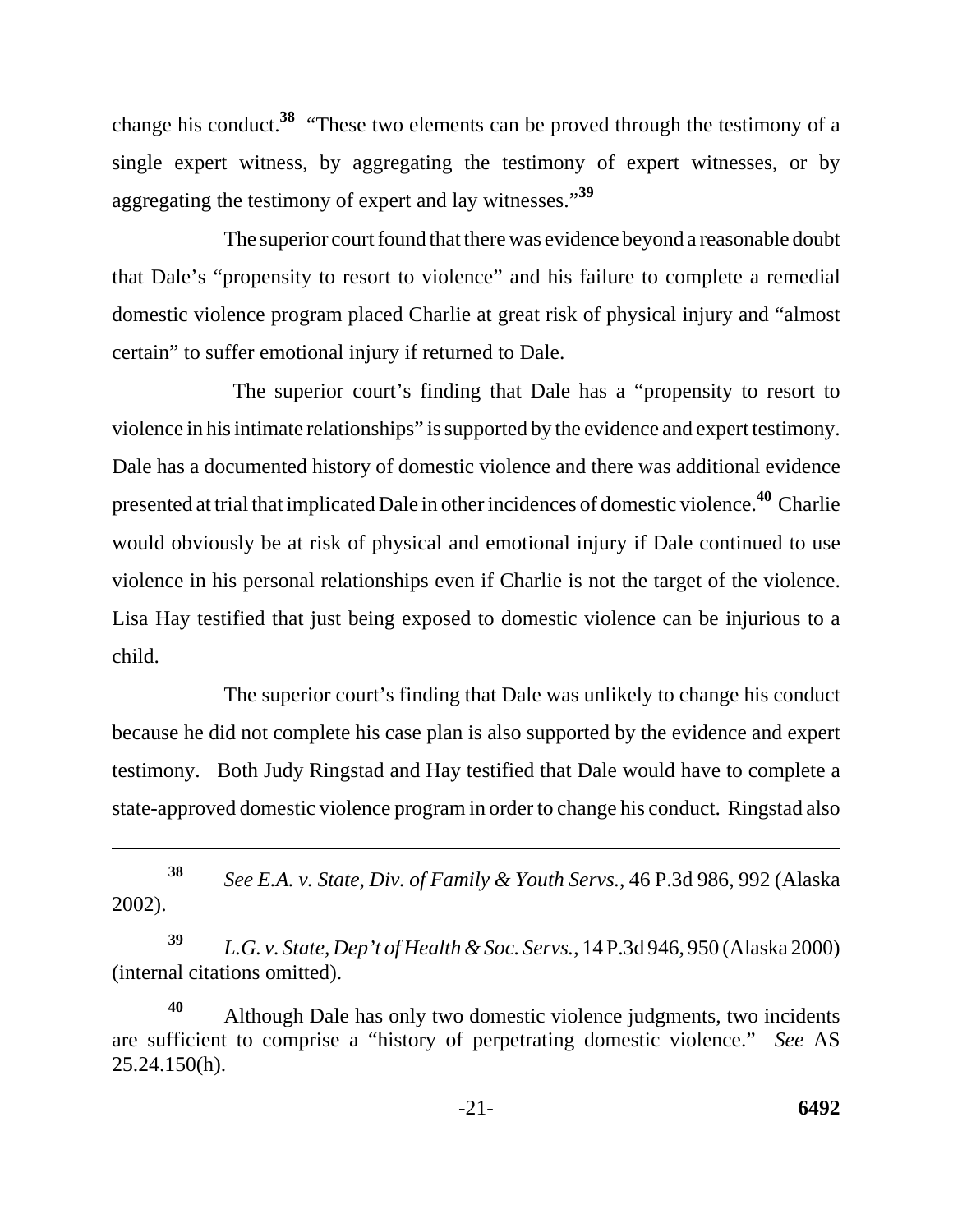testified that a ten-week course like the one that Dale had participated in — which was not a state-approved program — would be insufficient to address the pervasive domestic violence issues in his life.

Dale argues that the superior court's conclusion is not properly supported by expert testimony because OCS's experts relied on unreliable information and assumptions. But our review of the trial transcript shows that OCS's experts based their opinions on admissible evidence. Ringstad based her opinion on "several incidences of domestic violence," including Dale's 2005 assault charge and his 2007 arrest for assaulting Betty. Hay likewise based her opinion partially on Dale's 2005 and 2007 arrests, stating that she would be concerned about his propensity for violence based solely on the two incidents. Moreover, the information that experts rely on in offering their opinions need not be admissible, but must be of a type reasonably relied on by experts in the particular field.**41** The superior court did not err in relying on Hay's and Ringstad's expert opinions.

We hold that the superior court did not err in finding that there was evidence beyond a reasonable doubt that returning Charlie to Dale would likely result in emotional or physical harm to Charlie.

# **F. The Superior Court Did Not Err In Finding That Terminating Dale's Parental Rights Was In Charlie's Best Interests.**

The superior court found by a preponderance of the evidence that terminating Dale's parental rights was in Charlie's best interests. It found that Charlie's bond with his foster parents, with whom he had been placed almost his entire life, and his bond with his half brother Evan weighed against reunification with Dale.

Alaska R. Evid. 703. **41**